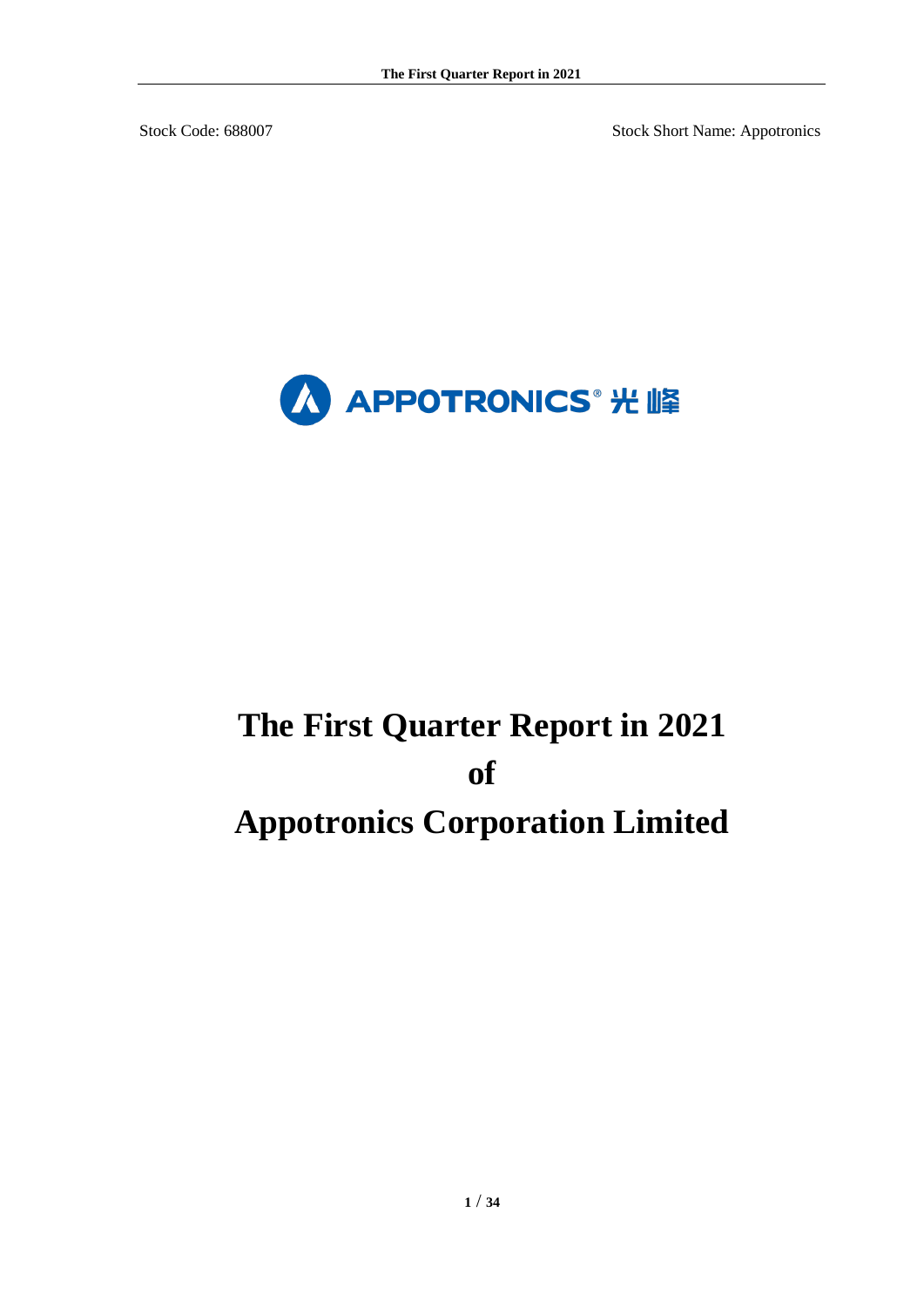## **CONTENT**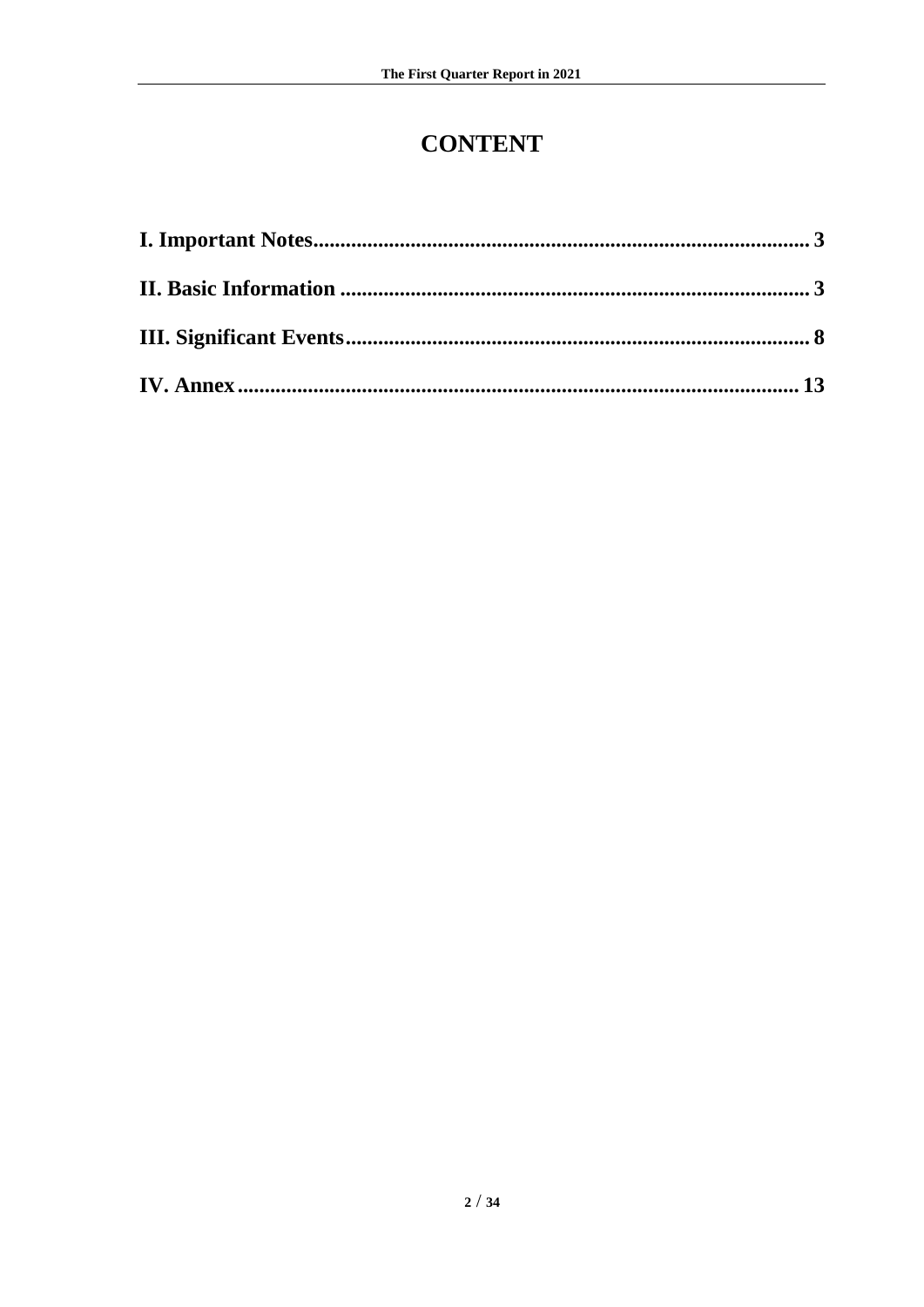#### <span id="page-2-0"></span>**I. Important Notes**

- 1.1 The Board of Directors, the Board of Supervisors, directors, supervisors and officers of the Company hereby warrant that the information contained in this Quarterly Report is true, accurate and complete and this Quarterly Report is free from any misrepresentation, misleading statement or material omission, and agree to assume joint and several liability for this Quarterly Report.
- 1.2 All directors of the Company attended the meeting of the Board of Directors for deliberation of this Quarterly Report.
- 1.3 BO Lianming, Principal of the Company; ZHAO Ruijin, the Person in Charge of the Accounting Body; and LIU Jie, the Chief Accountant (the Person in Charge of Accounting) hereby represent that the financial statements contained in this Quarterly Report are true, accurate and complete.
- 1.4 The Company's first quarter report has not been audited.

### <span id="page-2-1"></span>**II. Basic Information**

|  | 2.1 Main financial data |  |
|--|-------------------------|--|
|  |                         |  |

|                    | At the end of the<br>reporting period | At the end of the prior year | Changes at the end of the<br>reporting period from the<br>end of the prior year $(\%)$ |
|--------------------|---------------------------------------|------------------------------|----------------------------------------------------------------------------------------|
| Total assets       | 3,279,993,185.99                      | 3,226,204,326.69             | 1.67                                                                                   |
| Net<br>assets      | 2,147,767,338.89                      | 2,091,599,671.75             | 2.69                                                                                   |
| attributable<br>to |                                       |                              |                                                                                        |
| shareholders<br>of |                                       |                              |                                                                                        |
| the<br>listed      |                                       |                              |                                                                                        |
| company            |                                       |                              |                                                                                        |
|                    | From the beginning of                 | From the beginning of the    |                                                                                        |
|                    | the year to the end of                | prior year to the end of the | Changes over the same                                                                  |
|                    | the reporting period                  | reporting period of the      | period of the prior year (%)                                                           |
|                    |                                       | prior year                   |                                                                                        |
| Net<br>cash flow   | 106,223,261.88                        | $-38,289,185.55$             |                                                                                        |
| from<br>operating  |                                       |                              | N/A                                                                                    |
| activities         |                                       |                              |                                                                                        |
|                    | From the beginning of                 | From the beginning of the    |                                                                                        |
|                    | the year to the end of                | prior year to the end of the | Changes over the same                                                                  |
|                    | the reporting period                  | reporting period of the      | period of the prior year (%)                                                           |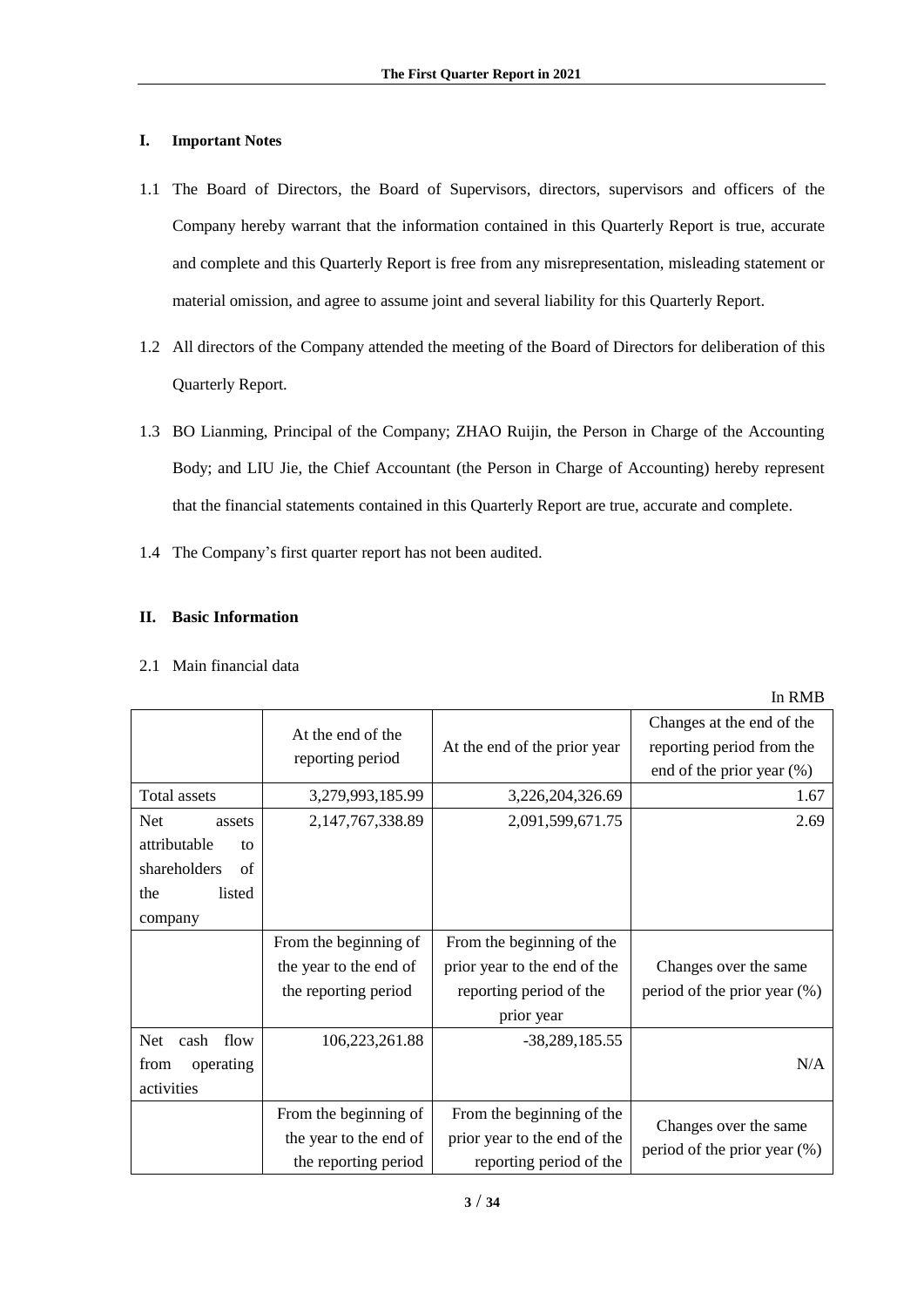| Operating<br>524,967,989.26<br>306,900,748.84<br>71.05<br>income<br>profits<br>54,409,294.00<br>13,322,216.29<br>308.41<br><b>Net</b><br>attributable<br>to<br>of<br>shareholders<br>listed<br>the<br>company<br>profits<br><b>Net</b><br>N/A<br>36,659,661.66<br>-7,989,708.14<br>attributable<br>to<br>shareholders<br>of<br>listed<br>the<br>after<br>company<br>deduction<br>of<br>non-recurring<br>profits or losses<br>2.57 |
|-----------------------------------------------------------------------------------------------------------------------------------------------------------------------------------------------------------------------------------------------------------------------------------------------------------------------------------------------------------------------------------------------------------------------------------|
|                                                                                                                                                                                                                                                                                                                                                                                                                                   |
|                                                                                                                                                                                                                                                                                                                                                                                                                                   |
|                                                                                                                                                                                                                                                                                                                                                                                                                                   |
|                                                                                                                                                                                                                                                                                                                                                                                                                                   |
|                                                                                                                                                                                                                                                                                                                                                                                                                                   |
|                                                                                                                                                                                                                                                                                                                                                                                                                                   |
|                                                                                                                                                                                                                                                                                                                                                                                                                                   |
|                                                                                                                                                                                                                                                                                                                                                                                                                                   |
|                                                                                                                                                                                                                                                                                                                                                                                                                                   |
|                                                                                                                                                                                                                                                                                                                                                                                                                                   |
|                                                                                                                                                                                                                                                                                                                                                                                                                                   |
|                                                                                                                                                                                                                                                                                                                                                                                                                                   |
| Weighted<br>+ 1.9 percentage points<br>0.67                                                                                                                                                                                                                                                                                                                                                                                       |
| average return on                                                                                                                                                                                                                                                                                                                                                                                                                 |
| net assets (%)                                                                                                                                                                                                                                                                                                                                                                                                                    |
| 0.12<br>0.03<br><b>Basic</b><br>300<br>earnings                                                                                                                                                                                                                                                                                                                                                                                   |
| share<br>per                                                                                                                                                                                                                                                                                                                                                                                                                      |
| (RMB/share)                                                                                                                                                                                                                                                                                                                                                                                                                       |
| Diluted earnings<br>0.12<br>0.03<br>300                                                                                                                                                                                                                                                                                                                                                                                           |
| share<br>per                                                                                                                                                                                                                                                                                                                                                                                                                      |
| (RMB/share)                                                                                                                                                                                                                                                                                                                                                                                                                       |
| Proportion<br>of<br>8.49<br>14.26<br>- 5.77 percentage points<br>R&D                                                                                                                                                                                                                                                                                                                                                              |
|                                                                                                                                                                                                                                                                                                                                                                                                                                   |
| investments<br>to<br>the<br>operating                                                                                                                                                                                                                                                                                                                                                                                             |
| income (%)                                                                                                                                                                                                                                                                                                                                                                                                                        |
|                                                                                                                                                                                                                                                                                                                                                                                                                                   |

Items and amounts of non-recurring profit or loss √Applicable □ N/A

In RMB Item Amount of the current period Description Profit or loss on disposal of non-current assets 2,150,156.10 It primarily refers to income from disposal of fixed assets. Government grants recognized in profit or loss other than grants which are closely related to the Company's business and are either in fixed amounts or determined under quantitative methods 12,383,017.60 The government grants primarily represent those recognized in profit or loss for the current period, including government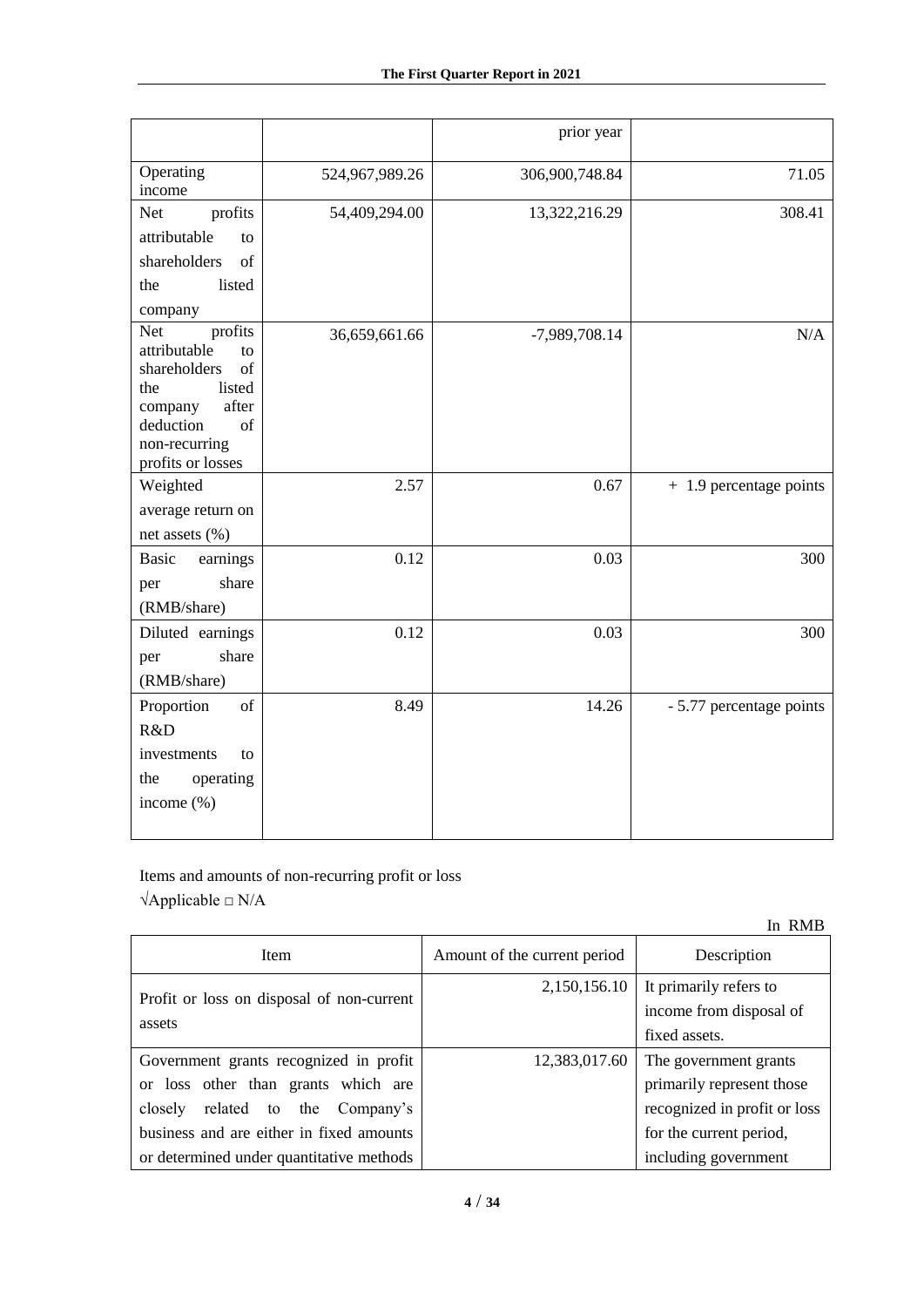| in accordance with the national standard             |                 | grants received in the         |
|------------------------------------------------------|-----------------|--------------------------------|
|                                                      |                 | current period and those       |
|                                                      |                 |                                |
|                                                      |                 | previously received but        |
|                                                      |                 | recognized in the current      |
|                                                      |                 | period for amortization.       |
| Net profit or loss of subsidiaries from the          | 935,879.46      |                                |
| beginning of the period up to the business           |                 |                                |
| combination date recognized as a result              |                 |                                |
| of business combination of enterprises               |                 |                                |
| involving entities under common control              |                 |                                |
| Profit or loss on changes in the fair value          | 5,910,827.61    | It refers to the realized part |
| held-for-trading financial<br>of<br>assets.          |                 | of unrealized profits and      |
| financial<br>derivative<br>assets.                   |                 | losses from transactions       |
| held-for-trading financial liabilities and           |                 | prior to business              |
| financial<br>derivative<br>liabilities<br>and        |                 | combination involving          |
| disposal<br>investment<br>income<br>${\rm on}$<br>of |                 | entities under common          |
| held-for-trading<br>financial<br>assets,             |                 | control.                       |
| derivative<br>financial<br>assets.                   |                 |                                |
| held-for-trading<br>financial<br>liabilities,        |                 |                                |
| derivative financial liabilities and other           |                 |                                |
| debt investments, other than those used in           |                 |                                |
| the effective hedging activities relating to         |                 |                                |
| normal operating business                            |                 |                                |
| Other non-operating income or expenses               | 427,924.61      |                                |
| other than the above                                 |                 |                                |
| Effects attributable to minority interests           | $-1,271,520.26$ |                                |
| (net of tax)                                         |                 |                                |
| Income tax effects                                   | $-2,786,652.78$ |                                |
| Total                                                | 17,749,632.34   |                                |

## 2.2 Total number of shareholders, and the shareholding of top ten shareholders and top ten unrestricted

shareholders as of the end of reporting period

|                                        |                        |            |                                          |            |            | In Shares |
|----------------------------------------|------------------------|------------|------------------------------------------|------------|------------|-----------|
| Total number of shareholders (account) |                        |            |                                          |            |            | 13,653    |
|                                        |                        |            | The shareholding of top ten shareholders |            |            |           |
| Shareholder name                       | Number of              |            | Number of                                | Number of  | If being   | Nature of |
|                                        | Proport<br>shares held | restricted | restricted                               | pledged or | shareholde |           |
| (full name)                            | at the end of          | ion $(\%)$ | shares held                              | shares     | frozen     | rs        |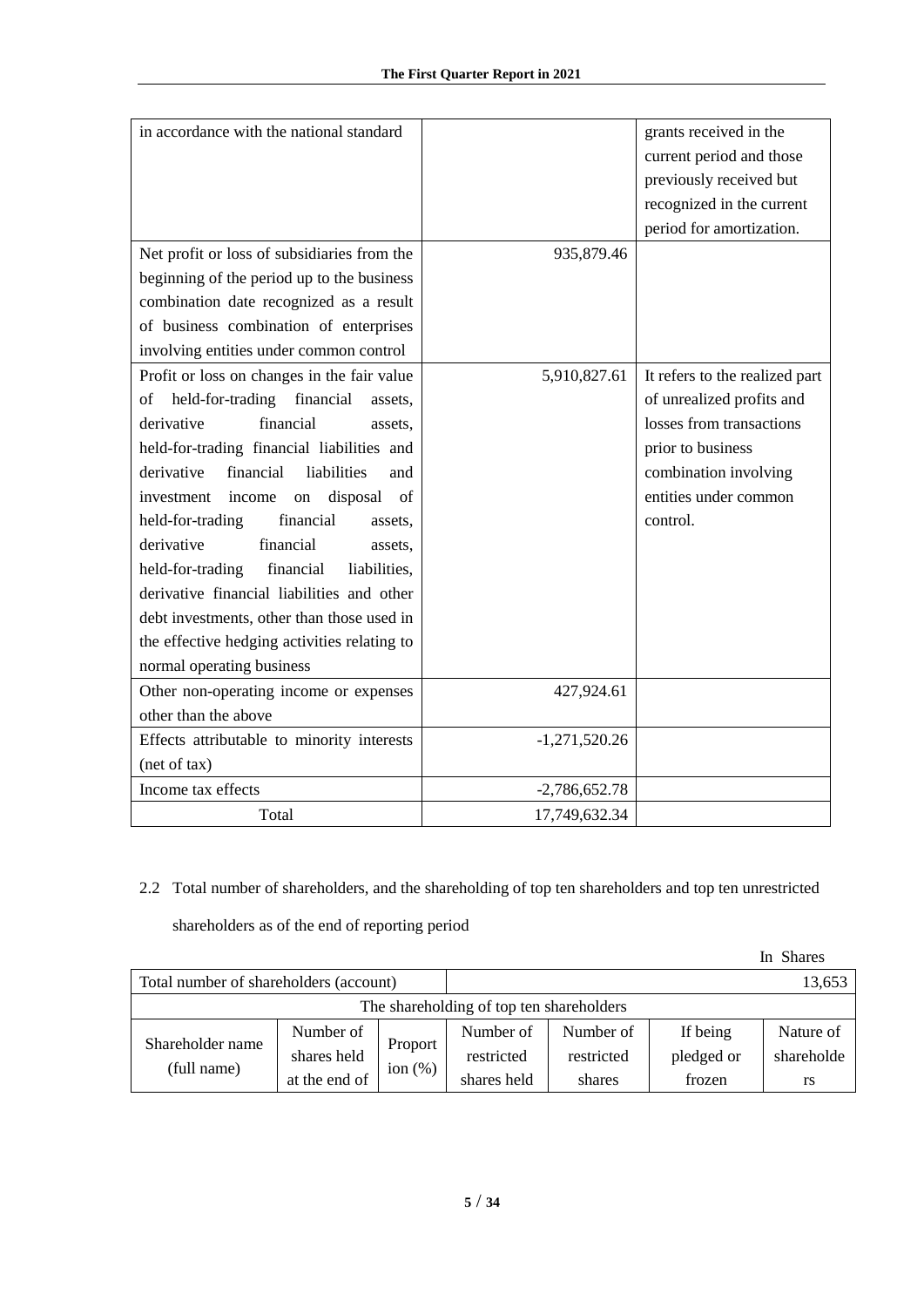|                                                                                      | the period |       |                  | including<br>shares<br>leased out<br>for<br>refinancing<br>business | Share<br>status | Share<br>number  |                                                |
|--------------------------------------------------------------------------------------|------------|-------|------------------|---------------------------------------------------------------------|-----------------|------------------|------------------------------------------------|
| Shenzhen<br>Appotronics<br><b>Holdings Limited</b>                                   | 79,762,679 | 17.62 | 79,762,679       | 79,762,679                                                          | N <sub>o</sub>  | $\mathbf{0}$     | Non-state-<br>owned<br>corporation<br>in China |
| <b>SAIF IV Hong</b><br>Kong (China<br>Investments)<br>Limited                        | 42,522,842 | 9.39  | $\boldsymbol{0}$ | $\boldsymbol{0}$                                                    | N <sub>o</sub>  | $\overline{0}$   | Oversea<br>corporation                         |
| <b>CITIC PE</b><br><b>Investment</b> (Hong<br>Kong) 2016<br>Limited                  | 36,413,032 | 8.04  | $\boldsymbol{0}$ | $\boldsymbol{0}$                                                    | N <sub>o</sub>  | $\mathbf{0}$     | Oversea<br>corporation                         |
| Nantong Strait<br>Appotronics<br>Investment<br>Partnership (LP)                      | 25,064,737 | 5.54  | $\boldsymbol{0}$ | $\boldsymbol{0}$                                                    | N <sub>o</sub>  | $\overline{0}$   | Non-state-<br>owned<br>corporation<br>in China |
| Shenzhen Yuanshi<br>Laser Industrial<br>Investment<br>Consulting<br>Partnership (LP) | 24,139,500 | 5.33  | 24,139,500       | 24,139,500                                                          | N <sub>o</sub>  | $\overline{0}$   | Non-state-<br>owned<br>corporation<br>in China |
| Shenzhen<br>Appotronics Daye<br>Investment<br>Partnership (LP)                       | 20,430,250 | 4.51  | 20,430,250       | 20,430,250                                                          | N <sub>o</sub>  | $\overline{0}$   | Non-state-<br>owned<br>corporation<br>in China |
| <b>GREEN FUTURE</b><br><b>HOLDINGS</b><br><b>LIMITED</b>                             | 16,504,518 | 3.65  | $\boldsymbol{0}$ | $\boldsymbol{0}$                                                    | N <sub>o</sub>  | $\boldsymbol{0}$ | Oversea<br>corporation                         |
| Shenzhen<br>Appotronics<br>Hongye Investment<br>Partnership (LP)                     | 15,662,374 | 3.46  | 15,662,374       | 15,662,374                                                          | N <sub>o</sub>  | $\overline{0}$   | Non-state-<br>owned<br>corporation<br>in China |
| Shenzhen Jinleijing<br><b>Investment Limited</b><br>Partnership (LP)                 | 12,353,106 | 2.73  | 12,353,106       | 12,353,106                                                          | N <sub>o</sub>  | $\overline{0}$   | Non-state-<br>owned<br>corporation<br>in China |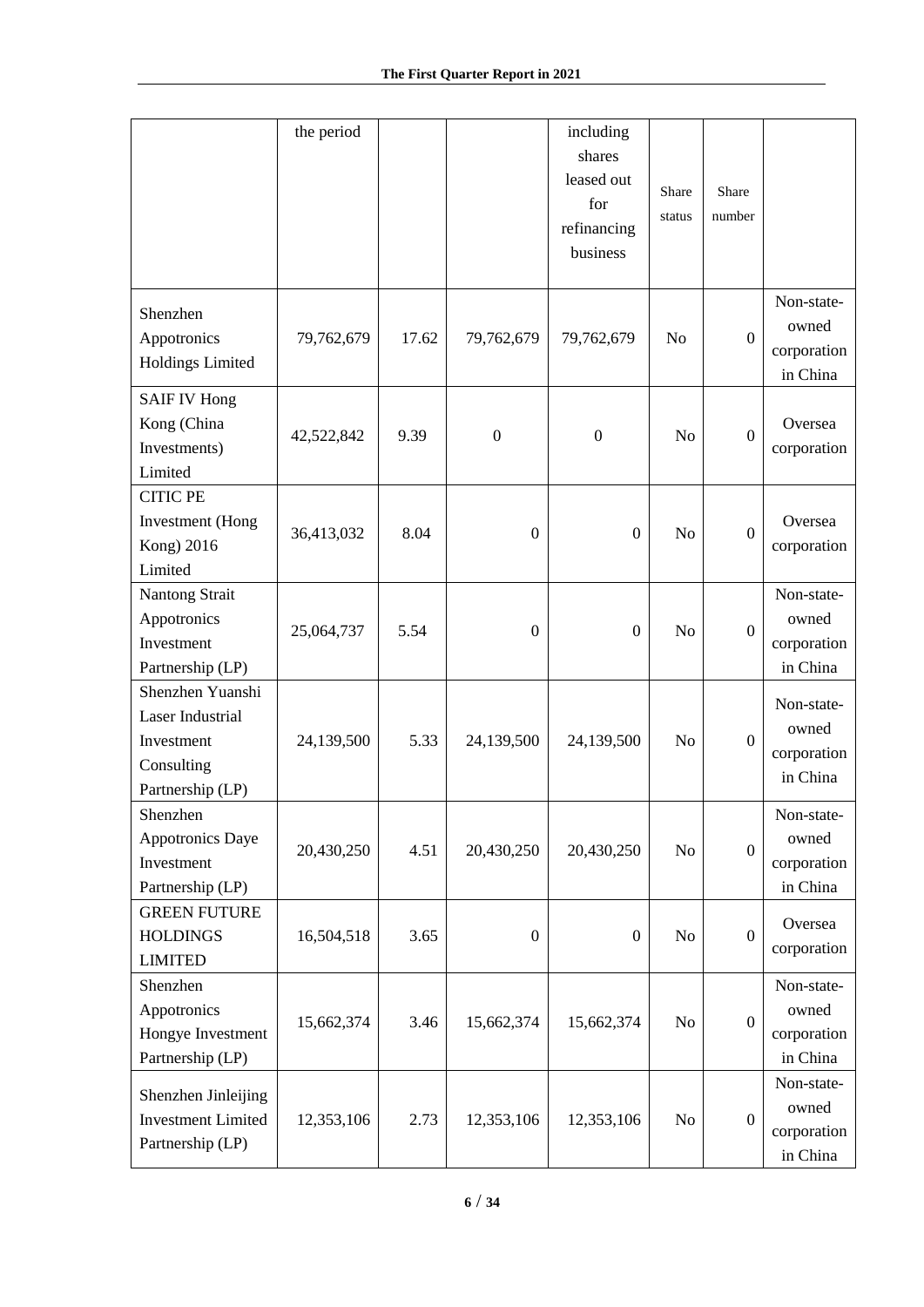| Shenzhen<br>Guochuang<br>Chenggu Asset<br>Investment Co.,<br>Ltd.-Shenzhen<br>Chengguhui Equity<br>Investment<br>Partnership (LP) | 10,443,640 | 2.31       | $\Omega$                                                                                    | $\overline{0}$                | N <sub>o</sub> | $\Omega$                      | Non-state-<br>owned<br>corporation<br>in China |
|-----------------------------------------------------------------------------------------------------------------------------------|------------|------------|---------------------------------------------------------------------------------------------|-------------------------------|----------------|-------------------------------|------------------------------------------------|
| Shareholder name                                                                                                                  |            |            | The shareholding of top ten shareholders of non-restricted shares<br>Number of unrestricted |                               |                | Category and number of shares |                                                |
|                                                                                                                                   |            |            | circulating shares                                                                          | Category                      |                |                               |                                                |
| SAIF IV Hong Kong (China<br>Investments) Limited                                                                                  |            |            | 42,522,842                                                                                  | RMB ordinary<br>shares        |                | Number<br>42,522,842          |                                                |
| <b>CITIC PE Investment (Hong</b><br>Kong) 2016 Limited                                                                            |            |            | 36,413,032                                                                                  | <b>RMB</b> ordinary<br>shares |                | 36,413,032                    |                                                |
| <b>Nantong Strait Appotronics</b><br><b>Investment Partnership (LP)</b>                                                           |            | 25,064,737 |                                                                                             | RMB ordinary<br>shares        |                | 25,064,737                    |                                                |
| <b>GREEN FUTURE HOLDINGS</b><br><b>LIMITED</b>                                                                                    |            | 16,504,518 |                                                                                             | <b>RMB</b> ordinary<br>shares |                | 16,504,518                    |                                                |
| Shenzhen Guochuang Chenggu<br>Asset Investment Co.,<br>Ltd.-Shenzhen Chengguhui Equity<br>Investment Partnership (LP)             |            |            | 10,443,640                                                                                  | <b>RMB</b> ordinary<br>shares |                | 10,443,640                    |                                                |
| <b>China Merchants Bank</b><br>-ChinaAMC SSE STAR 50<br><b>Exchange Traded Funds</b>                                              |            |            | RMB ordinary<br>7,269,521<br>shares                                                         |                               | 7,269,521      |                               |                                                |
| <b>SMART TEAM INVESTMENT</b><br><b>LIMITED</b>                                                                                    |            | 6,799,660  |                                                                                             | RMB ordinary<br>shares        |                | 6,799,660                     |                                                |
| <b>CAI Kunliang</b>                                                                                                               |            |            | 6,096,243                                                                                   | <b>RMB</b> ordinary<br>shares |                | 6,096,243                     |                                                |
| Shenzhen Liansong Capital<br>Management Limited Partnership<br>(LP)                                                               |            | 5,833,817  |                                                                                             | RMB ordinary<br>shares        |                | 5,833,817                     |                                                |
| ICBC-AXA Life Insurance Co.,<br>Ltd.-Tradition 2                                                                                  |            | 5,497,569  |                                                                                             | RMB ordinary<br>shares        |                | 5,497,569                     |                                                |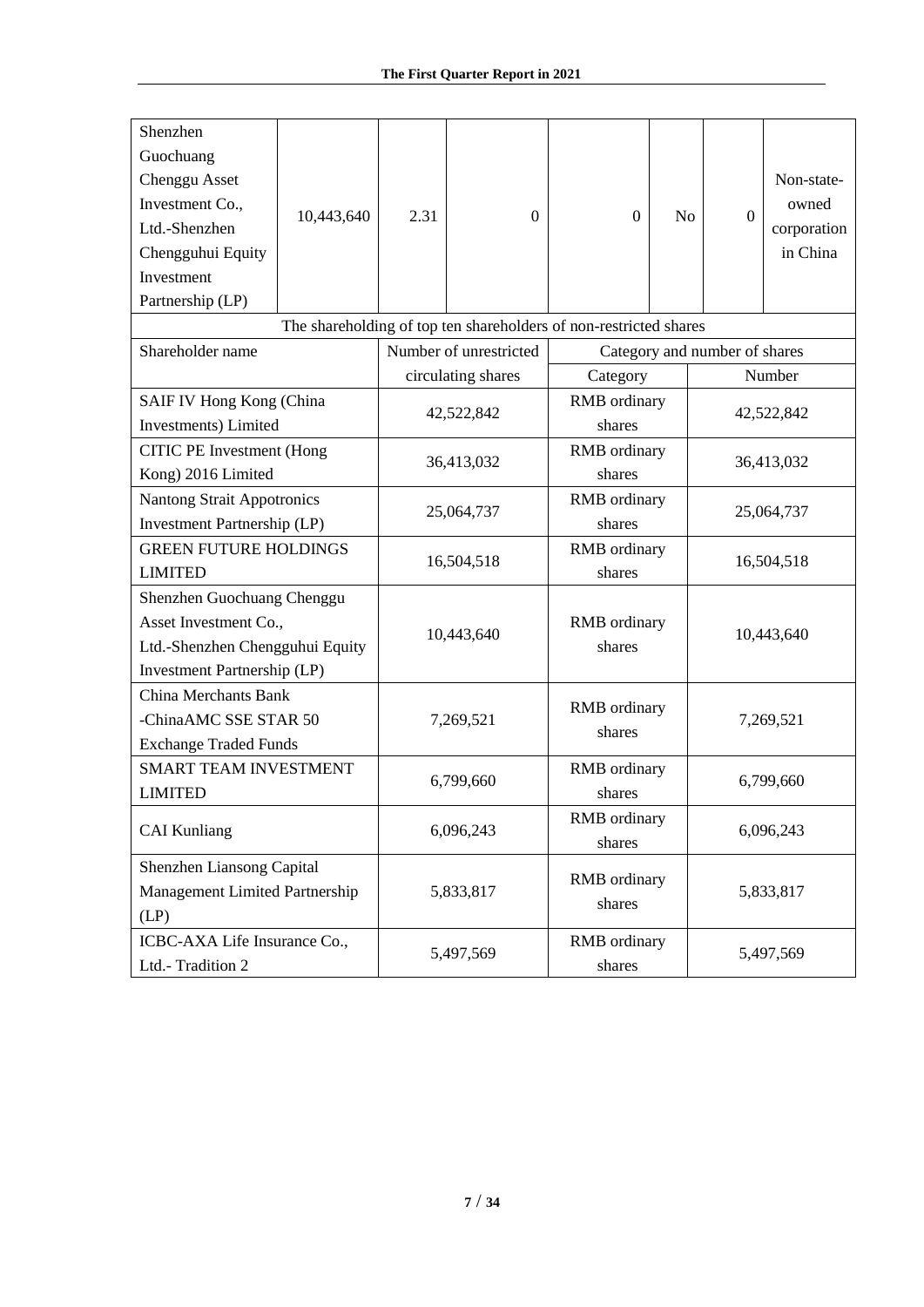| Description of the related-party  | 1.As of March 31,2021, the Company has received no statement from   |
|-----------------------------------|---------------------------------------------------------------------|
| relationship or concerted actions | aforementioned shareholders to confirm there is a related-party     |
| among aforementioned              | relationship or concerted action, except the concerted action among |
| shareholders                      | Shenzhen Appotronics Holdings Limited, Shenzhen Yuanshi Laser       |
|                                   | Industrial Investment Consulting Partnership (LP),<br>Shenzhen      |
|                                   | Appotronics Daye Investment Partnership (LP),<br>Shenzhen           |
|                                   | Appotronics Hongye Investment Partnership (LP), and Shenzhen        |
|                                   | Jinleijing Investment Limited Partnership (LP).                     |
|                                   | 2. The Company is unaware that whether there is a related-party     |
|                                   | relationship among circulating shareholders or whether they are     |
|                                   | persons acting in concert as stipulated in the Measures for the     |
|                                   | Administration of the Takeover of Listed Companies.                 |
| Description on preferred          | N/A                                                                 |
| shareholders of voting power      |                                                                     |
| recovered and shareholding        |                                                                     |
| numbers                           |                                                                     |

2.3 Total number of preferred shareholders, and the shareholding of top ten preferred shareholders and

top ten unrestricted preferred shareholders as of the end of reporting period

 $\Box$  Applicable  $\sqrt{N/A}$ 

## <span id="page-7-0"></span>**III. Significant Events**

3.1 Significant changes in the Company's main accounting line items and financial highlights and reasons thereof

 $\forall$ Applicable  $\Box$  N/A

1. Changes in line items of the balance sheet and reasons thereof

| <b>Item</b> | March 31, 2021 | December 31,   | Proportion of<br>change $(\%)$ | Reason for change                   |
|-------------|----------------|----------------|--------------------------------|-------------------------------------|
|             |                | 2020           |                                |                                     |
|             | 188,974,088.57 | 341,660,832.43 | $-44.69\%$                     | Primarily due to recovery of        |
| Accounts    |                |                |                                | of<br>opening<br>balance<br>the     |
| receivable  |                |                |                                | accounts receivable during the      |
|             |                |                |                                | reporting period                    |
|             | 2,024,508.81   | 11,959,000.00  | $-83.07\%$                     | Primarily due to the acceptance     |
| Receivable  |                |                |                                | matured bank acceptance<br>of       |
| s financing |                |                |                                | bills<br>the<br>during<br>reporting |
|             |                |                |                                | period                              |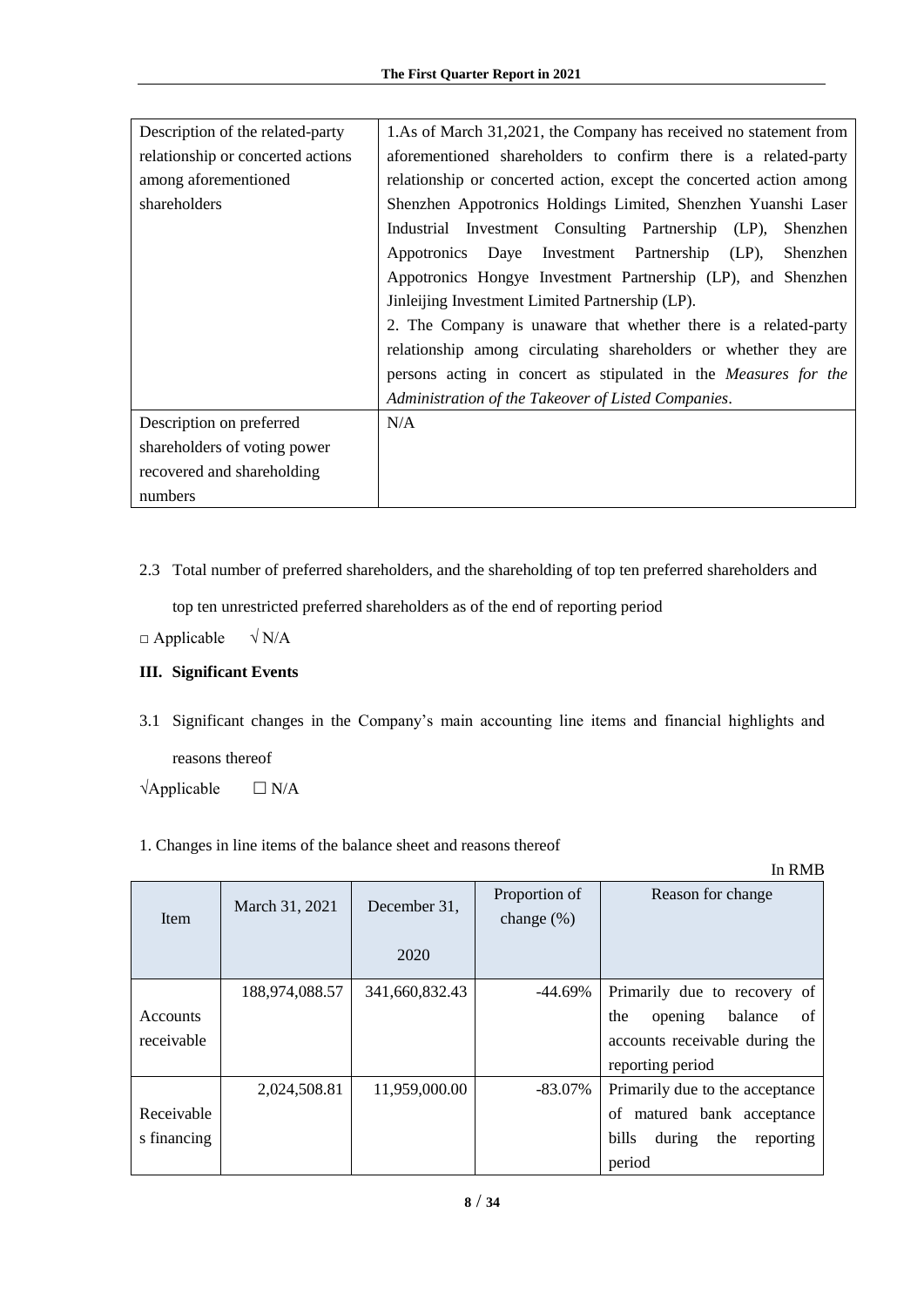| Contract     | 2,551,858.10   | 3,744,655.50   | $-31.85%$ | Primarily due to collection of      |
|--------------|----------------|----------------|-----------|-------------------------------------|
|              |                |                |           | due<br>contract assets<br>in<br>the |
| assets       |                |                |           | reporting period                    |
| Other        | 33,190,142.08  | 13,002,195.46  | 155.27%   | Primarily due to the increase in    |
| current      |                |                |           | VAT input tax to be deducted        |
| assets       |                |                |           | during the reporting period         |
|              | 36,626,275.79  |                | N/A       | Primarily<br>due<br>the<br>to       |
| Right of     |                |                |           | implementation of the<br>new        |
| use assets   |                |                |           | lease standard for the first time   |
|              | 13,905,509.02  | 6,299,781.06   | 120.73%   | Primarily due to the increase in    |
| Other        |                |                |           | prepayments for the acquisition     |
| non-curren   |                |                |           | of fixed assets and intangible      |
| t assets     |                |                |           | assets                              |
|              | 153,941,489.46 | 116,822,674.67 | 31.77%    | Primarily due to the increase in    |
| <b>Notes</b> |                |                |           | payment for goods by issuing        |
| payable      |                |                |           | banker acceptances during the       |
|              |                |                |           | reporting period                    |
| Employee     | 20,446,582.80  | 46,105,566.15  | $-55.65%$ | Primarily due to the payment        |
| benefits     |                |                |           | of year-end bonus for 2020          |
| payable      |                |                |           | during the reporting period         |
|              | 20,202,835.30  | 59,848,053.83  | $-66.24%$ | Primarily due to the return of      |
|              |                |                |           | loans to minority shareholders      |
| Other        |                |                |           | the<br>payment for<br>and<br>the    |
| payables     |                |                |           | purchase of remaining equity        |
|              |                |                |           | interests by the subsidiaries       |
|              |                |                |           | during the reporting period         |
| Lease        | 39,833,277.93  |                | N/A       | Primarily<br>due<br>the<br>to       |
|              |                |                |           | implementation of the new           |
| liabilities  |                |                |           | lease standard for the first time   |

## 2. Changes in line items of the income statement and reasons thereof

| Item         | For the period  | For the period  | Proportion | Reason for change                    |
|--------------|-----------------|-----------------|------------|--------------------------------------|
|              | from January 1, | from January 1, | of change  |                                      |
|              | 2021 to March   | 2020 to March   | (% )       |                                      |
|              | 31, 2021        | 31, 2020        |            |                                      |
|              | 524,967,989.26  | 306,900,748.84  | 71.05%     | Primarily due to the increase in     |
| Other income |                 |                 |            | operating costs as a result of the   |
|              |                 |                 |            | increase in operating income         |
| Other cost   | 352,723,171.26  | 205,113,820.04  | 71.96%     | Primarily due to the increase in VAT |
|              |                 |                 |            | payable during the reporting period  |
| Taxes and    | 2,289,691.36    | 848.964.73      | 169.70%    | Primarily due to the increase in     |
| levies       |                 |                 |            | marketing promotion expenses as a    |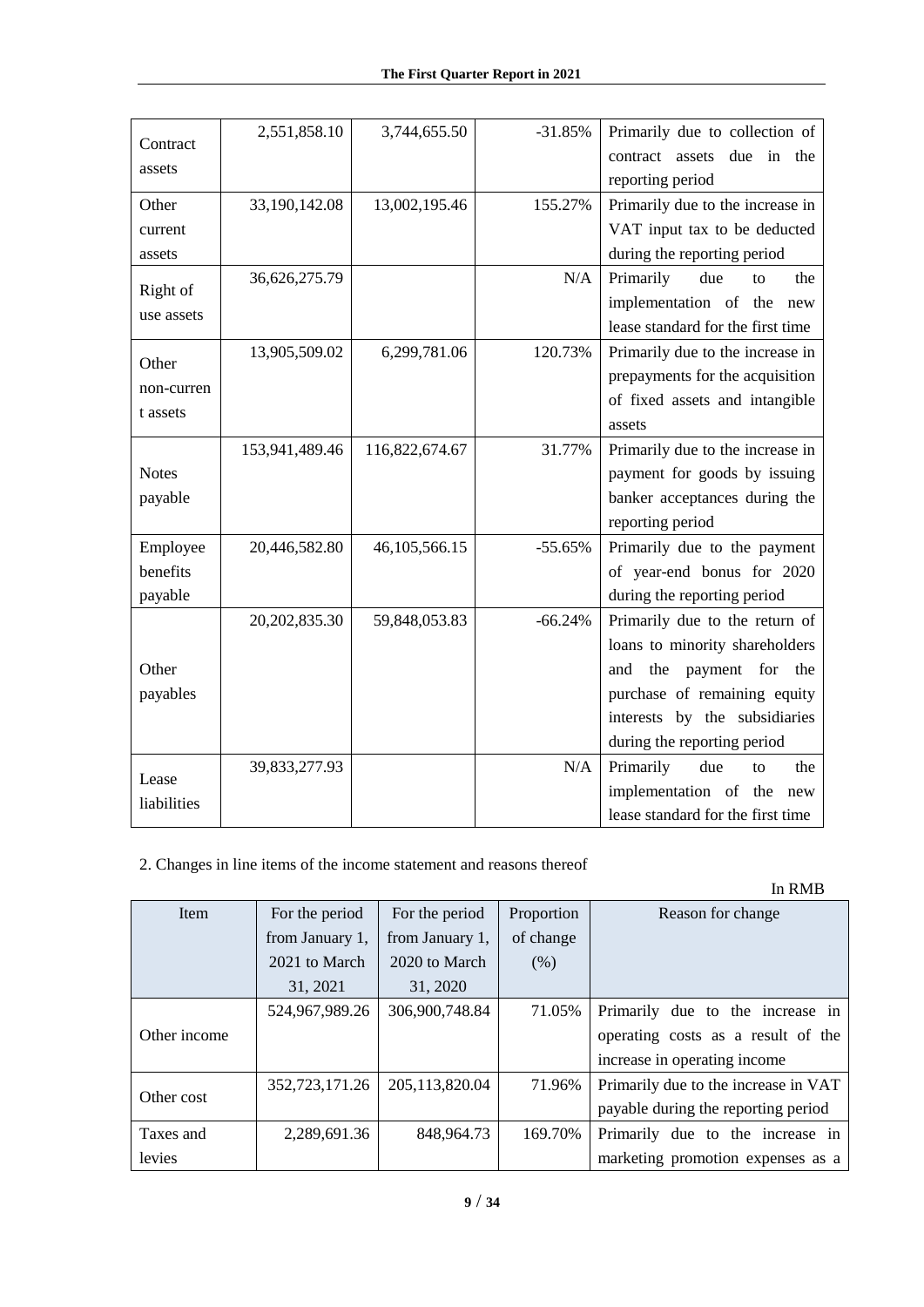|                  |                 |                 |           | result of the control over COVID-19    |
|------------------|-----------------|-----------------|-----------|----------------------------------------|
|                  |                 |                 |           | during the reporting period            |
|                  | 36,732,891.97   | 24,522,520.30   | 49.79%    | Primarily due to the increase in       |
| Selling          |                 |                 |           | interest income during the reporting   |
| expenses         |                 |                 |           | period                                 |
|                  | 25,761.46       | 3,640,120.46    | $-99.29%$ | Primarily due to the decreased         |
| Financial        |                 |                 |           | income from wealth management          |
| expenses         |                 |                 |           | products recognized during the         |
|                  |                 |                 |           | reporting period                       |
|                  | 4,546,382.37    | 6,951,747.26    | $-34.60%$ | Primarily due to the decreased         |
| Investment       |                 |                 |           | income from wealth management          |
| income           |                 |                 |           | products recognized during the         |
|                  |                 |                 |           | reporting period                       |
|                  | 7,707,743.19    | 3,178,689.54    | 142.48%   | Primarily due to the reversal of       |
| Impairment       |                 |                 |           | provision for bad debts as a result of |
| losses of assets |                 |                 |           | receipts of more accounts receivable   |
|                  |                 |                 |           | during the reporting period            |
|                  | $-1,714,867.75$ | $-4,230,773.80$ | $-59.47%$ | Primarily due to the decrease in       |
| Losses of asset  |                 |                 |           | provision for decline in value of      |
| impairment       |                 |                 |           | inventories<br>during the<br>reporting |
|                  |                 |                 |           | period                                 |
| Income tax       | 20,220,441.99   | 6,583,959.00    | 207.12%   | Primarily due to the increase in total |
| expenses         |                 |                 |           | profits during the reporting period    |

3. Changes in line items of the cash flow statement and reasons thereof

| <b>Item</b>                                   | For the period<br>from January 1,<br>2021 to March<br>31, 2021 | For the period<br>from January 1,<br>2020 to March<br>31, 2020 | Proportion<br>of change<br>(% ) | Reason for change                                                                                                               |
|-----------------------------------------------|----------------------------------------------------------------|----------------------------------------------------------------|---------------------------------|---------------------------------------------------------------------------------------------------------------------------------|
| Net cash flow                                 | 106,223,261.88                                                 | $-38,289,185.55$                                               | N/A                             | Primarily due to the increase in                                                                                                |
| from operating                                |                                                                |                                                                |                                 | collections from increased operating                                                                                            |
| activities                                    |                                                                |                                                                |                                 | income                                                                                                                          |
| Net cash flow<br>from investing<br>activities | -47,374,910.78                                                 | 56,240,044.30                                                  | $-184.24\%$                     | Primarily due to the payment for<br>purchase of<br>wealth<br>management<br>products and remaining remaining<br>equity interests |
|                                               | $-32,061,477.75$                                               | $-53,008,882.64$                                               | N/A                             | Primarily due to the new borrowings                                                                                             |
| Net cash flow                                 |                                                                |                                                                |                                 | and capital contributions to newly                                                                                              |
| from financing                                |                                                                |                                                                |                                 | established<br>subsidiaries<br><b>as</b><br>a                                                                                   |
| activities                                    |                                                                |                                                                |                                 | shareholder<br>during the<br>reporting                                                                                          |
|                                               |                                                                |                                                                |                                 | period                                                                                                                          |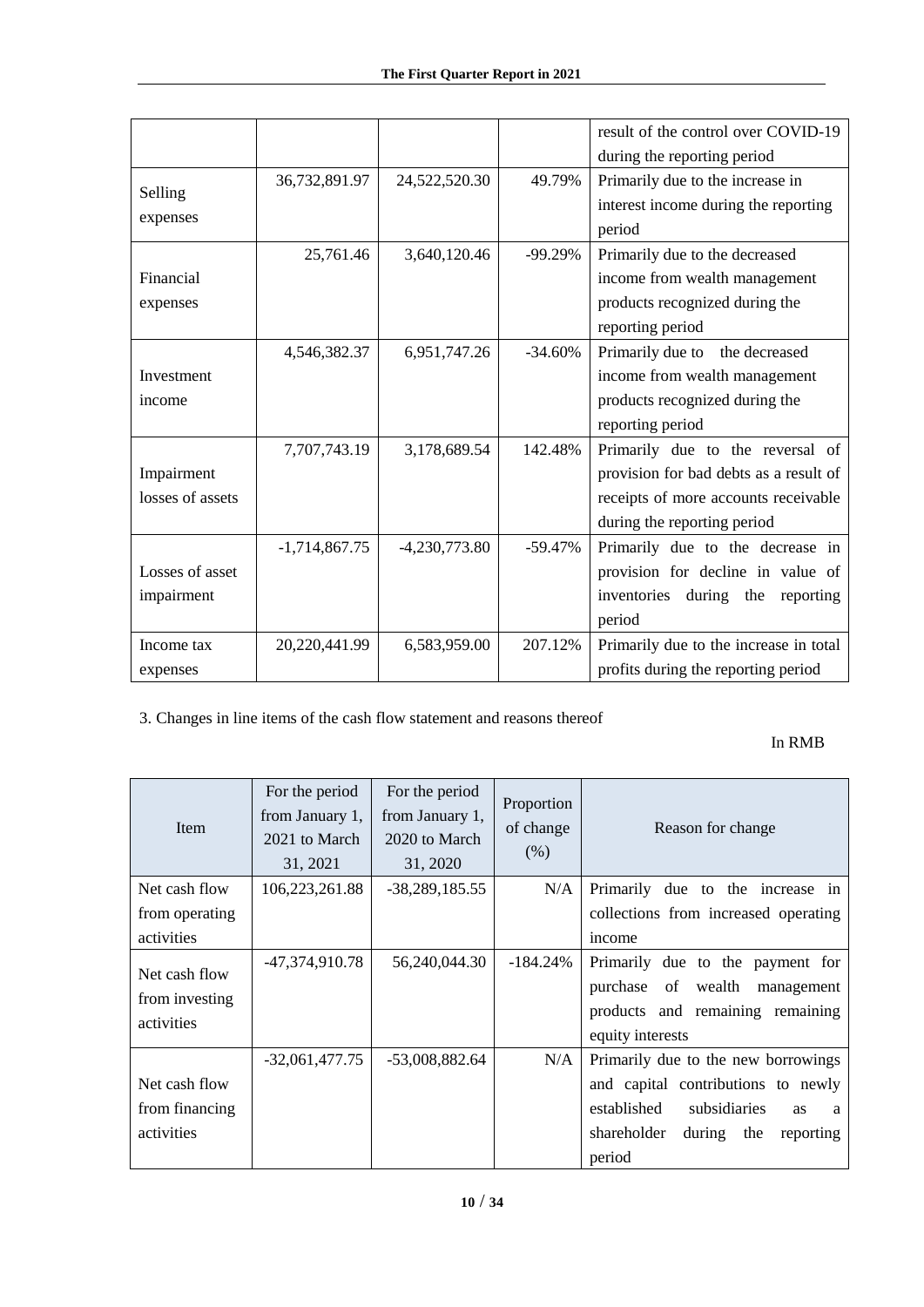| Effect of       | 670,024.42    | 419,408.45       | 59.75% |                                      |
|-----------------|---------------|------------------|--------|--------------------------------------|
| foreign         |               |                  |        | Primarily due to exchange profit or  |
| exchange rate   |               |                  |        | loss and the exchange differences on |
| changes on      |               |                  |        | translation of financial statements  |
| cash and cash   |               |                  |        | denominated in foreign currencies    |
| equivalents     |               |                  |        |                                      |
| Net increase in | 27,456,897.77 | $-34,638,615.44$ | N/A    | Primarily due to the comprehensive   |
| cash and cash   |               |                  |        | effects on changes in each line item |
| equivalents     |               |                  |        | above of the cash flow statement     |

3.2 Description of analysis on progresses of significant events and their influences and solutions

 $\forall$ Applicable  $\Box$  N/A

(I) Litigation

1. Civil litigation and arbitration cases where the Company acted as a defendant

As of the disclosure date of the report, there have been 7 civil litigation cases where the Company was a defendant, with details as below:

| Case No.                                                                            | <b>Cause of</b><br>action          | <b>Plaintiff</b>      | Defendant/Appellee                                                                        | <b>Patents involved</b> | <b>Amount</b><br>involved | <b>Progress</b>                |
|-------------------------------------------------------------------------------------|------------------------------------|-----------------------|-------------------------------------------------------------------------------------------|-------------------------|---------------------------|--------------------------------|
| $(2019)$ Yue 73<br>Zhi Min Chu<br>No.662                                            |                                    |                       | Appotronics                                                                               | ZL201610387831.8        | RMB<br>16,145,300         | Suspension<br>of hearing       |
| $(2019)$ Yue 73 Infringement<br>Zhi Min Chu of patent rights Electronics,<br>No.663 | of inventions                      | Delta<br>Inc.         | Corporation<br>Limited:<br>Shenzhen<br>Futian<br>Projection<br>Suopuni<br>Video<br>System | ZL201310017478.0        | <b>RMB</b><br>16,145,300  | First<br>instance<br>completed |
| $(2019)$ Yue 73<br>Zhi Min Chu<br>No.664                                            |                                    |                       | Commercial Firm                                                                           | ZL20310625063.1         | RMB<br>16,145,300         | Second<br>instance<br>pending  |
| $(2019)$ Jing 73<br>Min<br>Chu<br>No.1275                                           |                                    |                       |                                                                                           | ZL201610387831.8        | <b>RMB</b><br>16,010,000  | First<br>instance<br>pending   |
| (2019) Jing 73<br>Min<br>Chu<br>No.1276                                             | Infringemen<br>t of patent         | Delta<br>Electronics. | Fengmi<br>(Beijing)<br>Technology<br>Co.,                                                 | ZL201410249663.7        | <b>RMB</b><br>16,010,000  | First<br>instance<br>pending   |
| $(2019)$ Jing 73<br>Min<br>Chu<br>No.1277                                           | $\sigma$ f<br>rights<br>inventions | Inc.                  | $Ltd.$ ;<br>Appotronics<br>Corporation Limited                                            | ZL201310017478.0        | RMB<br>16,010,000         | Second<br>instance<br>pending  |
| (2019) Jing 73<br>Min<br>Chu<br>No.1278                                             |                                    |                       |                                                                                           | ZL201010624724.5        | <b>RMB</b><br>16,010,000  | First<br>instance<br>pending   |

2.Civil litigation and arbitration cases where the Company acted as a plaintiff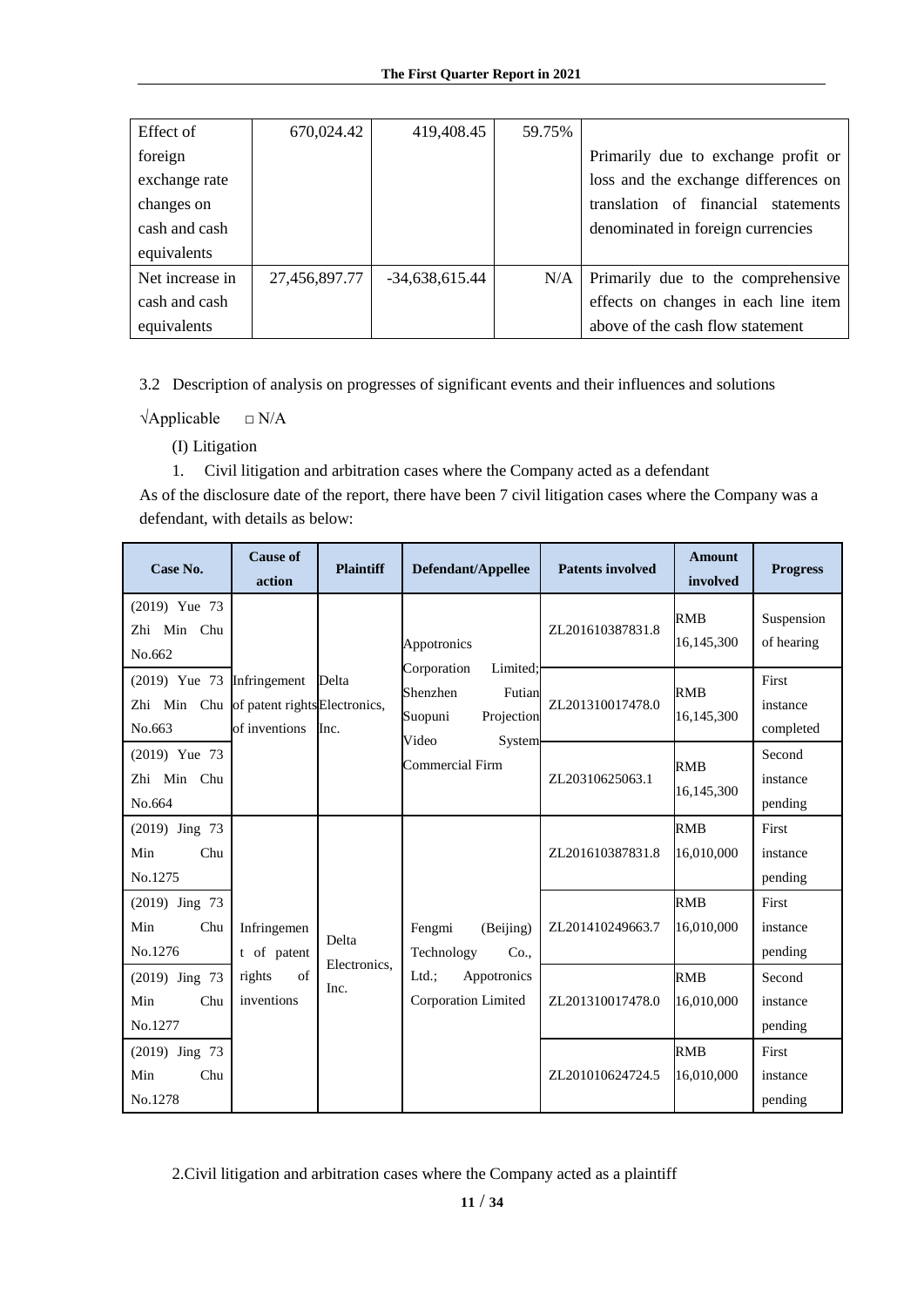As of the disclosure date of the report, there have been 22 civil litigation cases where the Company acted as a plaintiff. In these cases, 20 cases were caused by infringement of invention patents with relevant claims as follows: requiring the defendant to stop infringing the Company's patents for invention and destroy the equipment and mold, etc. used to produce the infringed products; requiring the defendant to compensate the plaintiff with economic losses and reasonable expenses incurred for stopping the infringement, and to bear the joint and several liability. No other credit and debt disputes were involved. And 2 cases were brought for correcting the inventors of the patents, with relevant claims of correcting LI Yi and HU Fei as the inventors of the US Patent No. 9,024,241 and the China Patent No. ZL201610387831.8., in which the Company is the owner of these patents.

#### 3. Progress on cases

(1) As of the disclosure date of the report, the Company has received 5 Civil Judgements decided by the Shenzhen Intermediate People's Court in the first instance (Case No.: (2019) Yue 03 Min Chu No. 2943, 2944, 2946, 2948 and 2951), holding that the defendants, Delta Electronics Enterprise Management (Shanghai) Co., Ltd. and Delta Electronics (Jiangsu) Co., Limited, immediately stop infringing the Company's patents for invention, and jointly and severally indemnify the plaintiff, Appotronics Corporation Limited, a compensation of RMB 1,651,997.

(2) The Company entered a nolle prosequi in respect of 6 cases against Delta Company (Case No. (2019) Yue 03 Min Chu No. 2942, 2945, 2947, 2949, 2950, and 4309). During the reporting period, the Company has received the Judgement from the court for withdrawal of cases.

#### (II) Invalidation plea

As of the disclosure date of the report, all invalidation plea cases where the Company acted as a patentee have been closed by the China National Intellectual Property Administration with a decision to maintain the validity of the patent right, or withdrawn by the petitioner at their own discretion; and there has been only 1 invalidation plea case where the Company acted as a petitioner being sub judice by the China National Intellectual Property Administration, which is related to the invalidation plea against patents held by Delta Electronics, Inc.

3.3 Commitments failed in completion as scheduled during the reporting period

 $\Box$  Applicable  $\sqrt{N/A}$ 

3.4 Warning of the estimate that the accumulated net profits from the beginning of the year to the end of the next reporting period will be negative or will change significantly comparing with the same period of the previous year, and description of reasons

 $\Box$ Applicable  $\sqrt{\rm N/A}$ 

|                                    | Company name   Appotronics Corporation Limited |
|------------------------------------|------------------------------------------------|
| Legal Representative   BO Lianming |                                                |
|                                    | Date   April 24, 2021                          |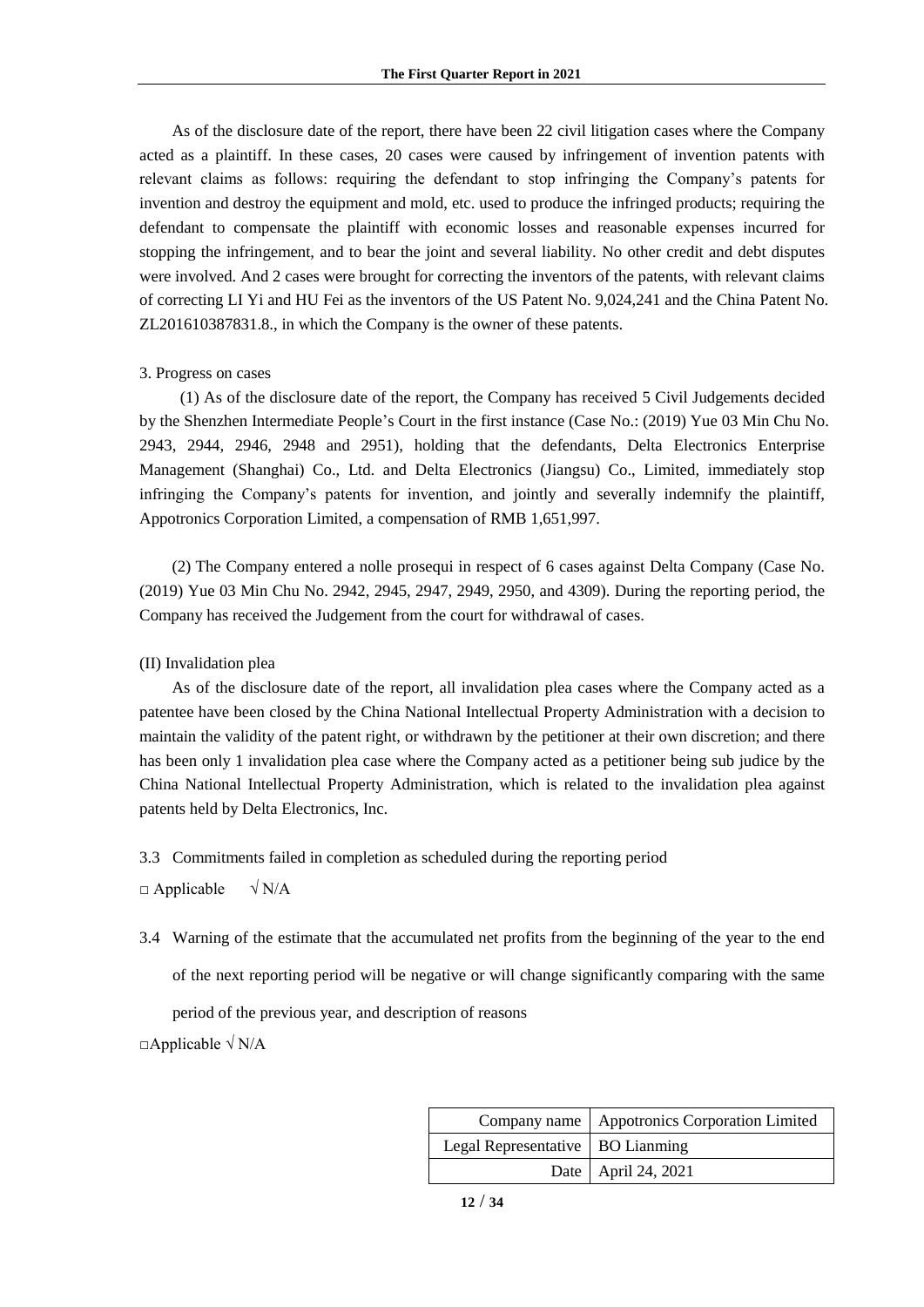## <span id="page-12-0"></span>**IV. Annex**

4.1 Financial statements

## **Consolidated Balance Sheet**

March 31, 2021

Prepared by: Appotronics Corporation Limited

|                                           |                       | In RMB, Unaudited        |
|-------------------------------------------|-----------------------|--------------------------|
| <b>Item</b>                               | <b>March 31, 2021</b> | <b>December 31, 2020</b> |
| <b>Current Assets:</b>                    |                       |                          |
| Cash and bank balances                    | 1,064,372,349.54      | 1,037,760,573.27         |
| Balances with clearing agencies           |                       |                          |
| Placements with banks and other financial |                       |                          |
| institutions                              |                       |                          |
| Held-for-trading financial assets         | 114,000,000.00        | 114,000,000.00           |
| Derivative financial assets               |                       |                          |
| Notes receivable                          | 2,983,038.68          | 3,726,328.91             |
| Accounts receivable                       | 188,974,088.57        | 341,660,832.43           |
| Receivables financing                     | 2,024,508.81          | 11,959,000.00            |
| Prepayments                               | 57, 515, 174. 21      | 47,447,601.43            |
| Premiums receivable                       |                       |                          |
| Amounts receivable under reinsurance      |                       |                          |
| contracts                                 |                       |                          |
| Reinsurer's share of insurance contract   |                       |                          |
| reserves                                  |                       |                          |
| Other receivables                         | 9,273,387.64          | 12,534,062.15            |
| Including: Interest receivable            |                       |                          |
| Dividends receivable                      |                       |                          |
| Financial assets purchased under resale   |                       |                          |
| agreements                                |                       |                          |
| Inventories                               | 532,336,267.79        | 418,812,140.80           |
| Contract assets                           | 2,551,858.10          | 3,744,655.50             |
| Held-for-sale assets                      |                       |                          |
| Non-current assets due within one year    |                       |                          |
| Other current assets                      | 33,190,142.08         | 13,002,195.46            |
| <b>Total Current Assets</b>               | 2,007,220,815.42      | 2,004,647,389.95         |
| <b>Non-current Assets:</b>                |                       |                          |
| Loans and advances                        |                       |                          |
| Debt investments                          |                       |                          |
| Other debt investments                    |                       |                          |
| Long-term receivables                     | 13,346,016.87         | 13,196,087.78            |
| Long-term equity investments              | 264,994,418.30        | 262,744,772.48           |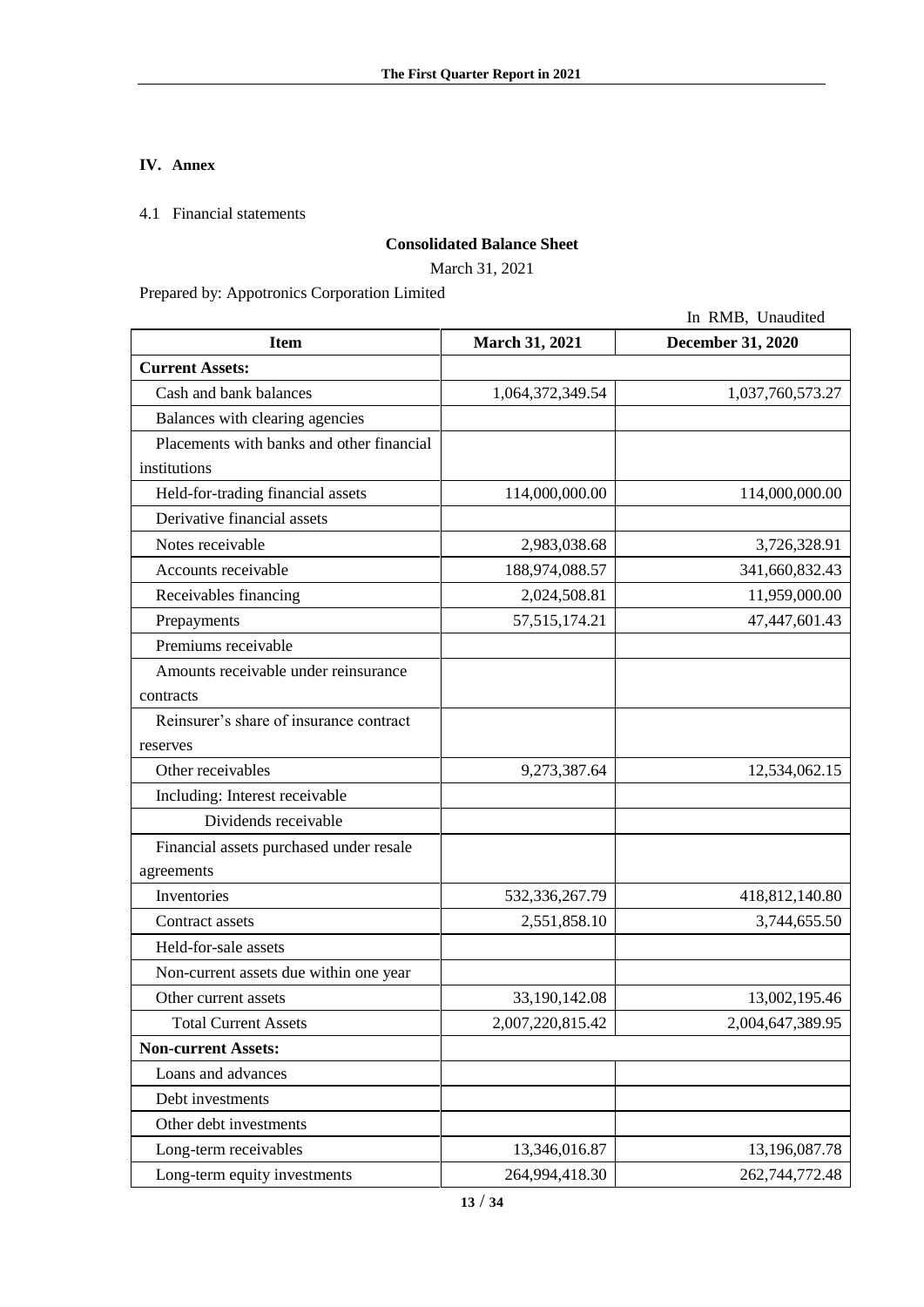| Other equity instrument investments    | 11,975,419.38     | 11,975,419.38    |
|----------------------------------------|-------------------|------------------|
| Other non-current financial assets     |                   |                  |
| Investment properties                  |                   |                  |
| <b>Fixed assets</b>                    | 446,885,174.58    | 447,571,328.91   |
| Construction in progress               | 61,210,351.60     | 51,576,850.72    |
| Bearer biological assets               |                   |                  |
| Oil and gas assets                     |                   |                  |
| Right-of-use assets                    | 36,626,275.79     |                  |
| Intangible assets                      | 316,962,854.87    | 320,488,235.60   |
| Development expenditure                |                   |                  |
| Goodwill                               |                   |                  |
| Long-term prepaid expenses             | 9,834,264.47      | 11,572,346.79    |
| Deferred tax assets                    | 97,032,085.69     | 96,132,114.02    |
| Other non-current assets               | 13,905,509.02     | 6,299,781.06     |
| <b>Total Non-current Assets</b>        | 1,272,772,370.57  | 1,221,556,936.74 |
| <b>Total assets</b>                    | 3,279,993,185.99  | 3,226,204,326.69 |
| <b>Current Liabilities:</b>            |                   |                  |
| Short-term borrowings                  | 83, 264, 853. 23  | 88,778,852.86    |
| Loans from the central bank            |                   |                  |
| Taking from banks and other financial  |                   |                  |
| institutions                           |                   |                  |
| Held-for-trading financial liabilities |                   |                  |
| Derivative financial liabilities       |                   |                  |
| Notes payable                          | 153,941,489.46    | 116,822,674.67   |
| Accounts payable                       | 231, 375, 227. 23 | 226,494,815.90   |
| Receipts in advance                    | 146,692,470.96    | 153,258,189.88   |
| <b>Contract liabilities</b>            | 33, 124, 732. 32  | 31,518,312.59    |
| Financial assets sold under repurchase |                   |                  |
| agreements                             |                   |                  |
| Customer deposits and deposits from    |                   |                  |
| banks and other financial institutions |                   |                  |
| Funds from securities trading agency   |                   |                  |
| Funds from underwriting securities     |                   |                  |
| agency                                 |                   |                  |
| Employee benefits payable              | 20,446,582.80     | 46,105,566.15    |
| Taxes payable                          | 20,790,402.18     | 19,871,846.94    |
| Other payables                         | 20, 202, 835.30   | 59,848,053.83    |
| Including: Interest payable            |                   |                  |
| Dividends payable                      |                   |                  |
| Fees and commissions payable           |                   |                  |
| Amounts payable under reinsurance      |                   |                  |
| contracts                              |                   |                  |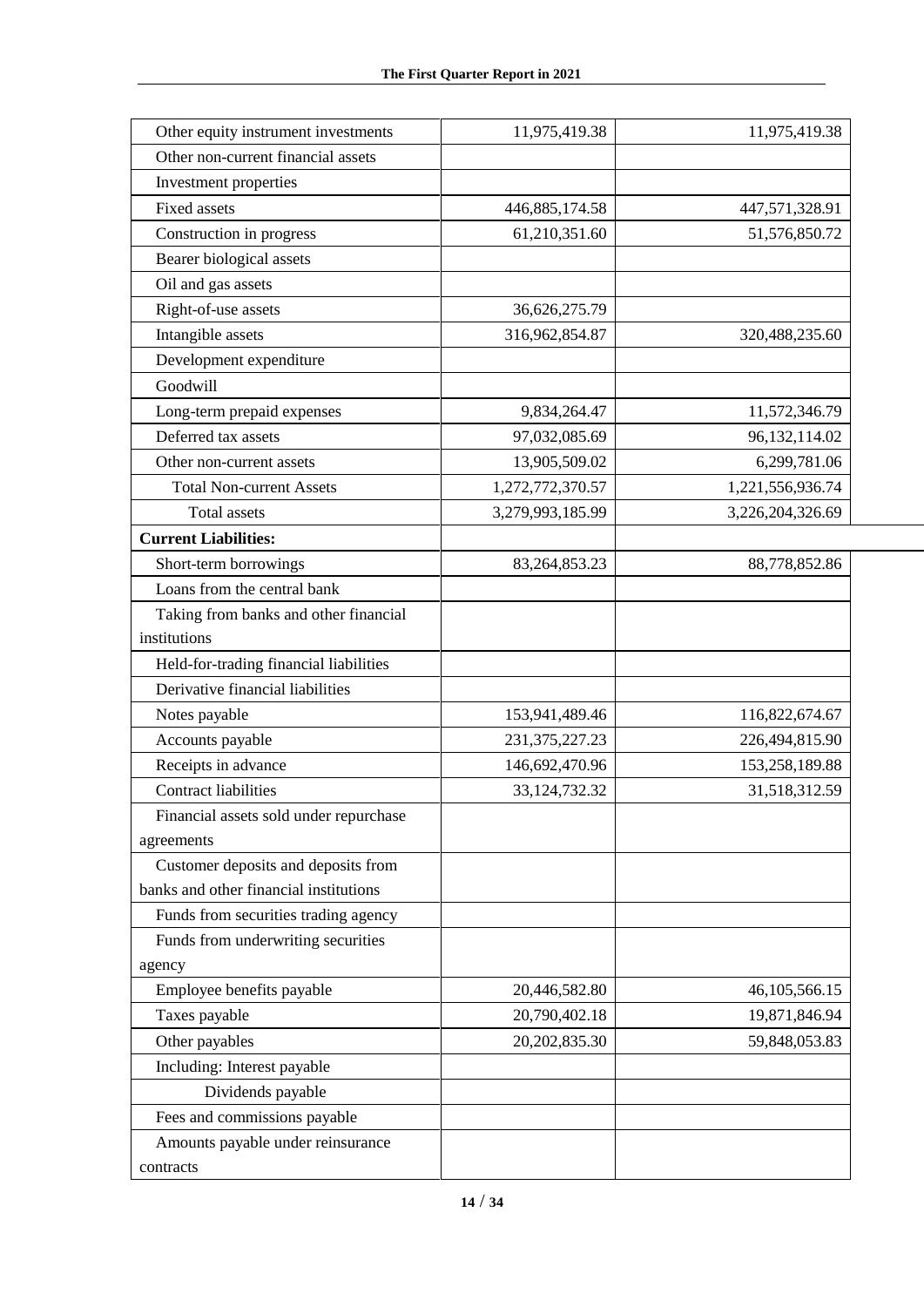| Held-for-sale liabilities                 |                                          |                   |
|-------------------------------------------|------------------------------------------|-------------------|
| Non-current liabilities due within one    | 148, 102, 629. 59                        | 181,417,412.46    |
| year                                      |                                          |                   |
| Other current liabilities                 | 2,738,580.06                             | 3,045,831.07      |
| <b>Total Current Liabilities</b>          | 860,679,803.13                           | 927,161,556.35    |
| <b>Non-current Liabilities:</b>           |                                          |                   |
| Insurance contract reserves               |                                          |                   |
| Long-term borrowings                      | 77,559,805.75                            | 64,845,281.53     |
| Bonds payable                             |                                          |                   |
| Including: Preferred shares               |                                          |                   |
| Perpetual bonds                           |                                          |                   |
| Leasing liabilities                       | 39,833,277.93                            |                   |
| Long-term payables                        | 3,285,650.00                             | 3,262,450.00      |
| Long-term employee benefits payable       |                                          |                   |
| Provisions                                | 29,743,263.71                            | 28,799,354.65     |
| Deferred income                           | 16,762,859.17                            | 16,723,257.15     |
| Deferred tax liabilities                  |                                          |                   |
| Other non-current liabilities             |                                          |                   |
| <b>Total Non-current Liabilities</b>      | 167, 184, 856. 56                        | 113,630,343.33    |
| <b>Total Liabilities</b>                  | 1,027,864,659.69                         | 1,040,791,899.68  |
| <b>Owners' (or Shareholders') equity:</b> |                                          |                   |
| Paid-in capital (or share capital)        | 452,756,901.00                           | 452,756,901.00    |
| Other equity instruments                  |                                          |                   |
| Including: Preferred shares               |                                          |                   |
| Perpetual bonds                           |                                          |                   |
| Capital reserve                           | 1,251,753,237.13                         | 1,249,020,991.15  |
| Less: Treasury shares                     |                                          |                   |
| Other comprehensive income                | $-4,232,435.10$                          | $-3,214,291.93$   |
| Special reserve                           |                                          |                   |
| Surplus reserve                           | 35, 242, 179.57                          | 35,242,179.57     |
| General risk reserve                      |                                          |                   |
| Retained profits                          | 412,247,456.29                           | 357,793,891.96    |
| Total Owners' (or Shareholders') Equity   | 2,147,767,338.89                         | 2,091,599,671.75  |
| Attributable to Owners of the Parent      |                                          |                   |
| Company                                   |                                          |                   |
| Minority interests                        | 104,361,187.41                           | 93,812,755.26     |
| Total Owners' (or Shareholders')          | 2,252,128,526.30                         | 2,185,412,427.01  |
| Equity                                    |                                          |                   |
| Total Liabilities and Owners' (or         | 3,279,993,185.99                         | 3,226,204,326.69  |
| Shareholders') Equity                     |                                          |                   |
| Legal Representative:                     | Person in Charge of the Accounting Body: | Chief Accountant: |
| <b>BO</b> Lianming                        | <b>ZHAO Ruijin</b>                       |                   |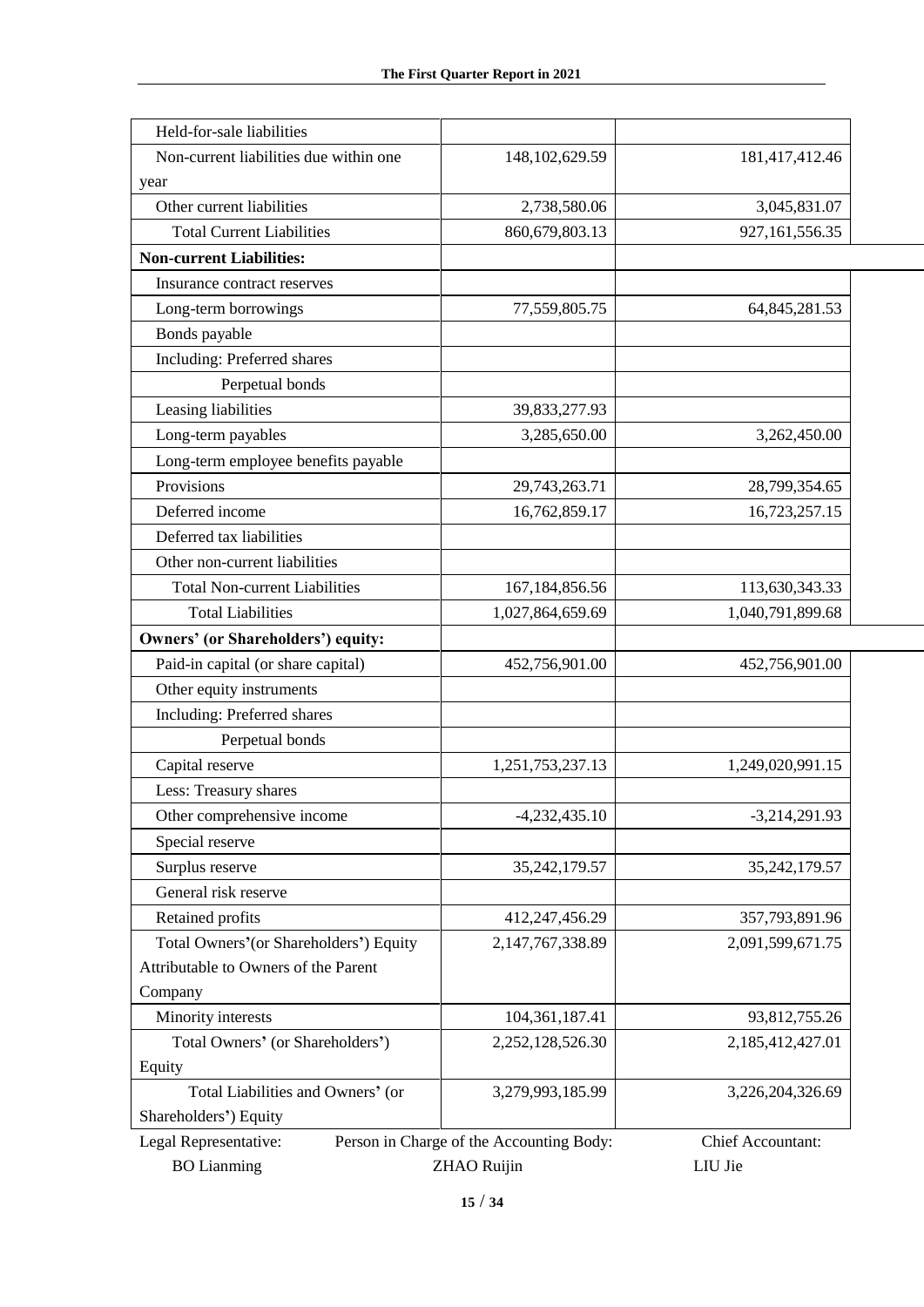## **Balance Sheet of the Parent Company**

March 31, 2021

Prepared by: Appotronics Corporation Limited

|                                    |                  | In RMB, Unaudited        |
|------------------------------------|------------------|--------------------------|
| <b>Item</b>                        | March 31, 2021   | <b>December 31, 2020</b> |
| <b>Current Assets:</b>             |                  |                          |
| Cash and bank balances             | 762,221,931.62   | 709,932,686.71           |
| Held-for-trading financial assets  | 114,000,000.00   | 114,000,000.00           |
| Derivative financial assets        |                  |                          |
| Notes receivable                   | 2,044,438.68     | 2,314,628.91             |
| Accounts receivable                | 548,070,417.35   | 567, 539, 506. 79        |
| Receivables financing              | 1,564,508.81     | 100,000.00               |
| Prepayments                        | 11,271,295.91    | 11,001,439.23            |
| Other receivables                  | 38,701,360.98    | 71,654,117.57            |
| Including: Interest receivable     |                  |                          |
| Dividends receivable               |                  |                          |
| Inventories                        | 201,672,779.50   | 169,022,971.44           |
| Contract assets                    | 2,527,363.10     | 3,720,160.50             |
| Held-for-sale assets               |                  |                          |
| Non-current assets due within one  |                  |                          |
| year                               |                  |                          |
| Other current assets               | 5,615,966.70     | 1,297,388.01             |
| <b>Total Current Assets</b>        | 1,687,690,062.65 | 1,650,582,899.16         |
| <b>Non-current Assets:</b>         |                  |                          |
| Debt investments                   |                  |                          |
| Other debt investments             |                  |                          |
| Long-term receivables              | 13,346,016.87    | 13,196,087.78            |
| Long-term equity investments       | 429,504,292.59   | 421,648,284.99           |
| Other equity instrument            | 7,075,419.38     | 7,075,419.38             |
| investments                        |                  |                          |
| Other non-current financial assets |                  |                          |
| Investment properties              |                  |                          |
| Fixed assets                       | 55, 118, 118. 21 | 57,409,189.33            |
| Construction in progress           | 48,809,198.03    | 37,982,329.74            |
| Bearer biological assets           |                  |                          |
| Oil and gas assets                 |                  |                          |
| Right-of-use assets                | 26,691,714.81    |                          |
| Intangible assets                  | 316,061,047.33   | 319,438,893.42           |
| Development expenditure            |                  |                          |
| Goodwill                           |                  |                          |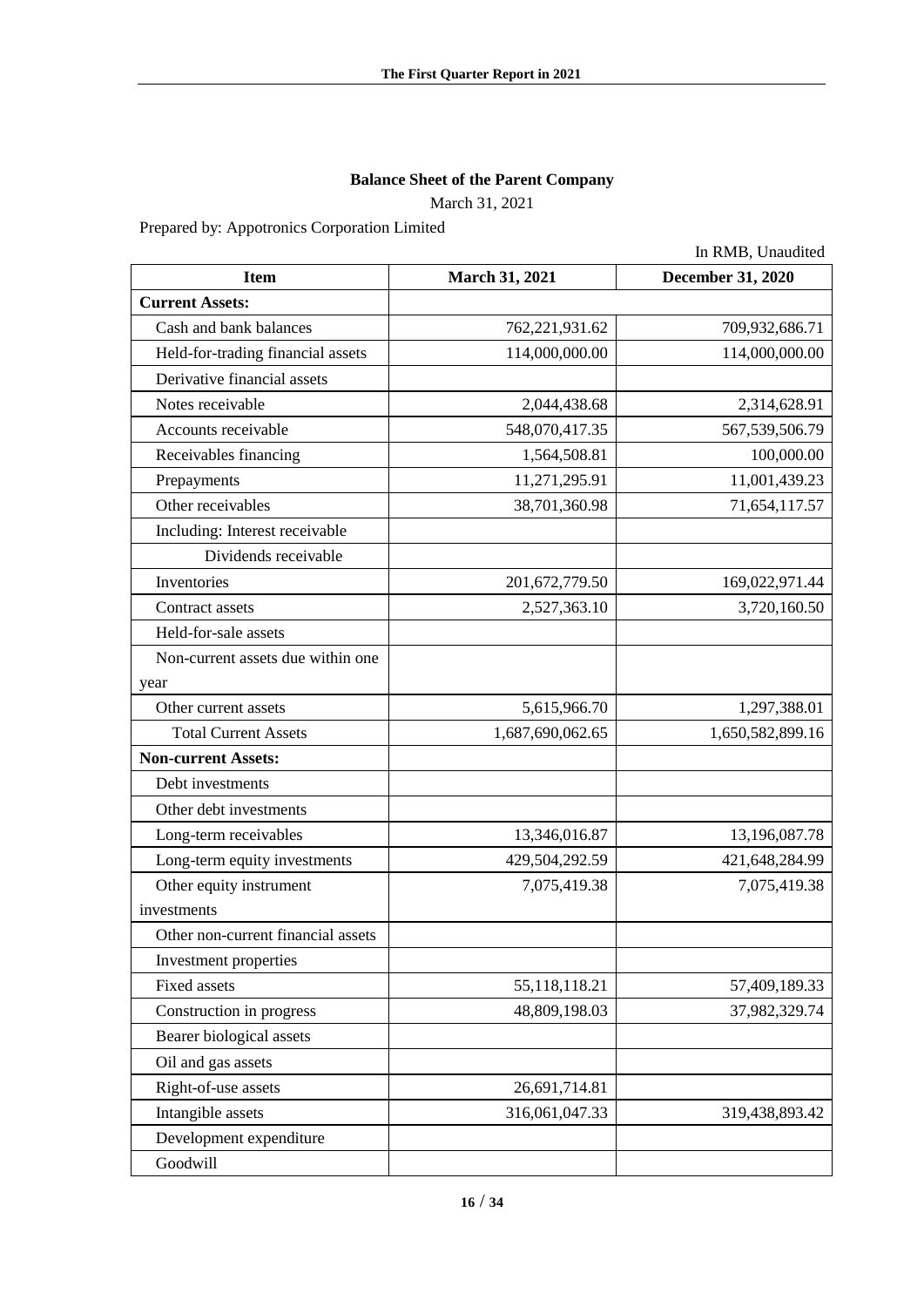| Long-term prepaid expenses           | 8,275,720.51     | 9,562,162.36     |
|--------------------------------------|------------------|------------------|
| Deferred tax assets                  | 7,634,208.87     | 6,680,188.67     |
| Other non-current assets             | 8,395,908.82     | 5,411,561.28     |
| <b>Total Non-current Assets</b>      | 920,911,645.42   | 878,404,116.95   |
| <b>Total assets</b>                  | 2,608,601,708.07 | 2,528,987,016.11 |
| <b>Current Liabilities:</b>          |                  |                  |
| Short-term borrowings                | 11,536,776.87    | 11,410,560.27    |
| Held-for-trading financial           |                  |                  |
| liabilities                          |                  |                  |
| Derivative financial liabilities     |                  |                  |
| Notes payable                        | 32,786,074.03    | 32,313,678.21    |
| Accounts payable                     | 215,115,270.39   | 210,885,240.65   |
| Receipts in advance                  | 2,729,498.87     | 2,688,210.54     |
| <b>Contract liabilities</b>          | 20,173,585.14    | 20,609,190.34    |
| Employee benefits payable            | 12,291,006.80    | 28,514,763.09    |
| Taxes payable                        | 9,749,372.53     | 5,830,858.89     |
| Other payables                       | 38,492,286.58    | 23,058,804.83    |
| Including: Interest payable          |                  |                  |
| Dividends payable                    |                  |                  |
| Held-for-sale liabilities            |                  |                  |
| Non-current liabilities due within   | 1,000,931.51     | 1,001,024.66     |
| one year                             |                  |                  |
| Other current liabilities            | 1,362,729.94     | 1,918,391.60     |
| <b>Total Current Liabilities</b>     | 345,237,532.66   | 338,230,723.08   |
| <b>Non-current Liabilities:</b>      |                  |                  |
| Long-term borrowings                 | 29,027,013.70    | 29,029,715.07    |
| Bonds payable                        |                  |                  |
| Including: Preferred shares          |                  |                  |
| Perpetual bonds                      |                  |                  |
| Leasing liabilities                  | 28,714,490.82    |                  |
| Long-term payables                   | 3,285,650.00     | 3,262,450.00     |
| Long-term employee benefits          |                  |                  |
| payable                              |                  |                  |
| Provisions                           | 17,309,231.09    | 16,345,891.60    |
| Deferred income                      | 14,663,632.78    | 14,450,411.10    |
| Deferred tax liabilities             |                  |                  |
| Other non-current liabilities        |                  |                  |
| <b>Total Non-current Liabilities</b> | 93,000,018.39    | 63,088,467.77    |
| <b>Total Liabilities</b>             | 438,237,551.05   | 401,319,190.85   |
| <b>Owners' (or Shareholders')</b>    |                  |                  |
| equity:                              |                  |                  |
| Paid-in capital (or share capital)   | 452,756,901.00   | 452,756,901.00   |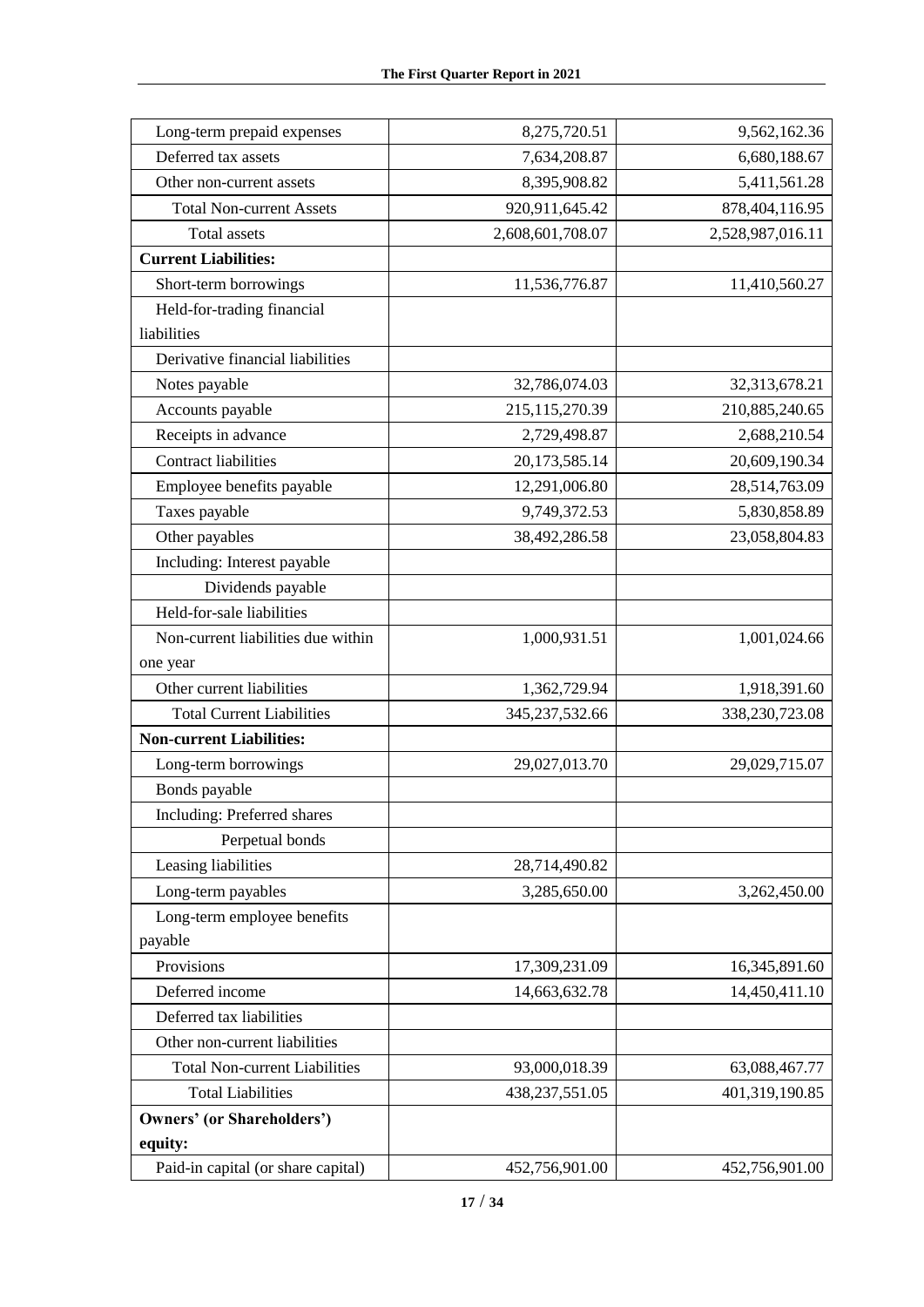| Other equity instruments          |                  |                  |
|-----------------------------------|------------------|------------------|
| Including: Preferred shares       |                  |                  |
| Perpetual bonds                   |                  |                  |
| Capital reserve                   | 1,354,543,757.17 | 1,351,261,718.84 |
| Less: Treasury shares             |                  |                  |
| Other comprehensive income        |                  |                  |
| Special reserve                   |                  |                  |
| Surplus reserve                   | 33,964,638.84    | 33,964,638.84    |
| Retained profits                  | 329,098,860.01   | 289,684,566.58   |
| Total Owners' (or                 | 2,170,364,157.02 | 2,127,667,825.26 |
| Shareholders') Equity             |                  |                  |
| Total Liabilities and             | 2,608,601,708.07 | 2,528,987,016.11 |
| Owners' (or Shareholders') Equity |                  |                  |

Legal Representative: Person in Charge of the Accounting Body: Chief Accountant:

BO Lianming ZHAO Ruijin LIU Jie

## **Consolidated Income Statement**

For the period from January 1, 2021 to March 31, 2021

Prepared by: Appotronics Corporation Limited

In RMB, Unaudited

| <b>Item</b>                             | The First Quarter in<br>2021 | The First Quarter in<br>2020 |
|-----------------------------------------|------------------------------|------------------------------|
| I. Total operating income               | 524,967,989.26               | 306,900,748.84               |
| Including: Operating income             | 524,967,989.26               | 306,900,748.84               |
| Interest income                         |                              |                              |
| Premiums earned                         |                              |                              |
| Fee and commission income               |                              |                              |
| II. Total operating costs               | 468,379,392.92               | 312,526,014.17               |
| Including: Operating costs              | 352,723,171.28               | 205,113,820.04               |
| Interest expenses                       |                              |                              |
| Fee and commission expenses             |                              |                              |
| Surrenders                              |                              |                              |
| Claims and policyholder benefits (net)  |                              |                              |
| of amounts recoverable from reinsurers) |                              |                              |
| Net withdrawal of insurance contract    |                              |                              |
| reserves                                |                              |                              |
| Insurance policyholder dividends        |                              |                              |
| Expenses for reinsurance accepted       |                              |                              |
| Taxes and levies                        | 2,289,691.36                 | 848,964.73                   |
| Selling expenses                        | 36,732,891.97                | 24,522,520.30                |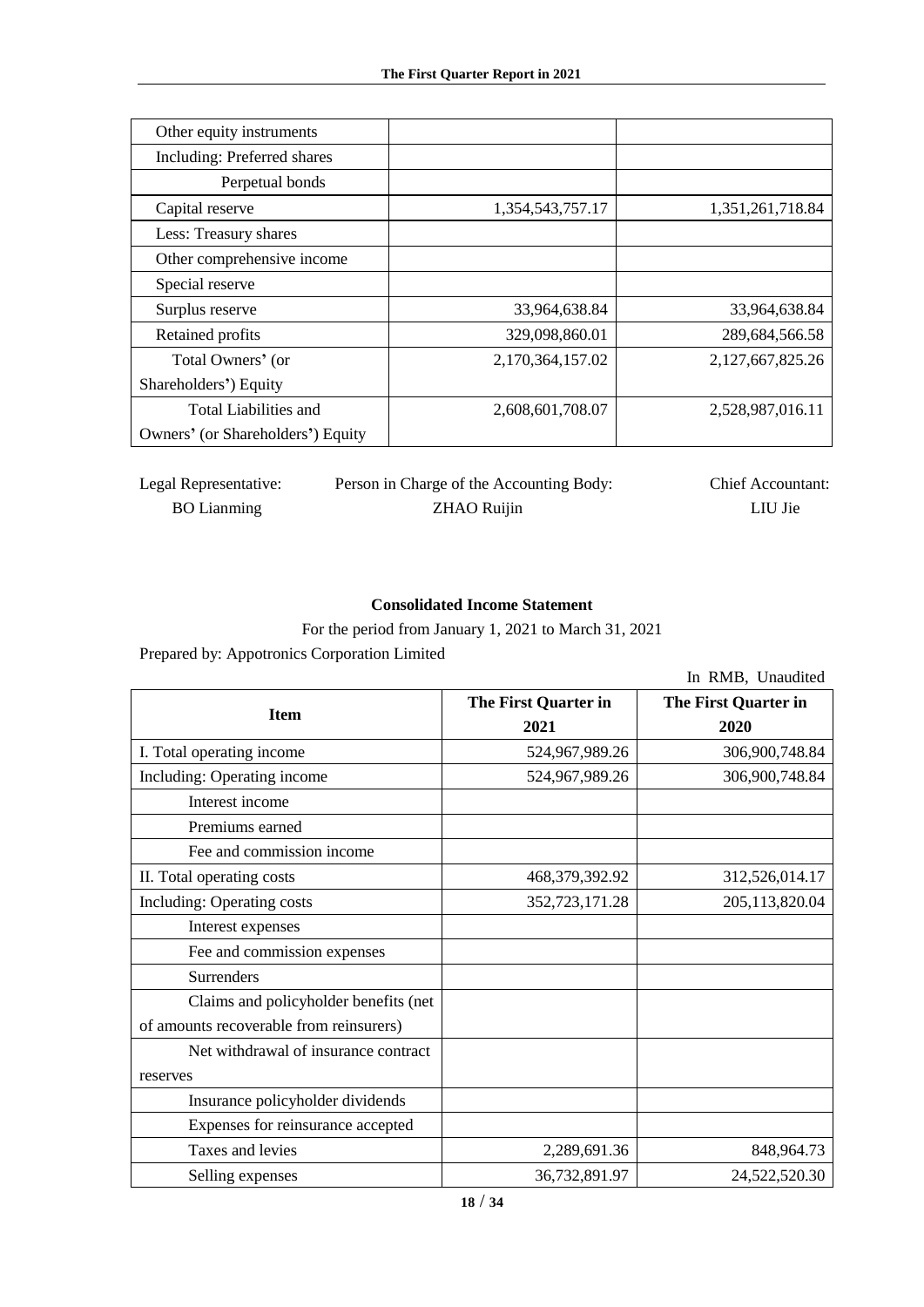| Administrative expenses                          | 32,052,318.68    | 34,641,364.44   |
|--------------------------------------------------|------------------|-----------------|
| R&D expenses                                     | 44, 555, 558. 17 | 43,759,224.20   |
| Financial expenses                               | 25,761.46        | 3,640,120.46    |
| Including: Interest expense                      | 5,017,702.98     | 5,974,996.52    |
| Interest income                                  | 5,330,089.31     | 2,452,836.80    |
| Add: other income                                | 14,353,842.94    | 13,967,683.29   |
| Investment income (loss is indicated             | 4,546,382.37     | 6,951,747.26    |
| by "-")                                          |                  |                 |
| Including: Income from investments               | 3,610,502.91     | 719,638.49      |
| in associates and joint ventures                 |                  |                 |
| Gains from derecognition of                      |                  |                 |
| financial assets at amortized assets             |                  |                 |
| Foreign exchange gains (loss is                  |                  |                 |
| indicated by "-")                                |                  |                 |
| Gains from net exposure hedges (loss             |                  |                 |
| is indicated by "-")                             |                  |                 |
| Gains from changes in fair values                |                  |                 |
| (loss is indicated by "-")                       |                  |                 |
| Losses of credit impairment (loss is             | 7,707,743.19     | 3,178,689.54    |
| indicated by "-")                                |                  |                 |
| Impairment losses of assets (loss is             | $-1,714,867.75$  | $-4,230,773.80$ |
| indicated by "-")                                |                  |                 |
| Gains from disposal of assets (loss is           | 2,806,103.11     | 0.00            |
| indicated by "-")                                |                  |                 |
| III. Operating profit (loss is indicated by "-") | 84,287,800.20    | 14,242,080.96   |
| Add: Non-operating income                        | 438,003.45       | 17,320.21       |
| Less: Non-operating expenses                     | 74,302.34        | 375,729.00      |
| IV. Total profits (total losses are indicated    | 84,651,501.31    | 13,883,672.17   |
| by "-")                                          |                  |                 |
| Less: Income tax expenses                        | 20,220,441.99    | 6,583,959.00    |
| V. Net profits (net losses are indicated by      | 64,431,059.32    | 7,299,713.17    |
| (2, 2)                                           |                  |                 |
| (I) Categorized by the continuity of operation   |                  |                 |
| 1. Net profits from continuing                   | 64,431,059.32    | 7,299,713.17    |
| operations (net losses are indicated by "-")     |                  |                 |
| 2. Net profits from discontinued                 |                  |                 |
| operations (net losses are indicated by "-")     |                  |                 |
| (II) Categorized by the ownership                |                  |                 |
| 1. Net profits attributable to                   | 54,409,294.00    | 13,322,216.29   |
| shareholders of the Parent Company (net          |                  |                 |
| losses are indicated by "-")                     |                  |                 |
| 2. Profits or losses attributable to             | 10,021,765.32    | $-6,022,503.12$ |
| minority shareholders (net losses are            |                  |                 |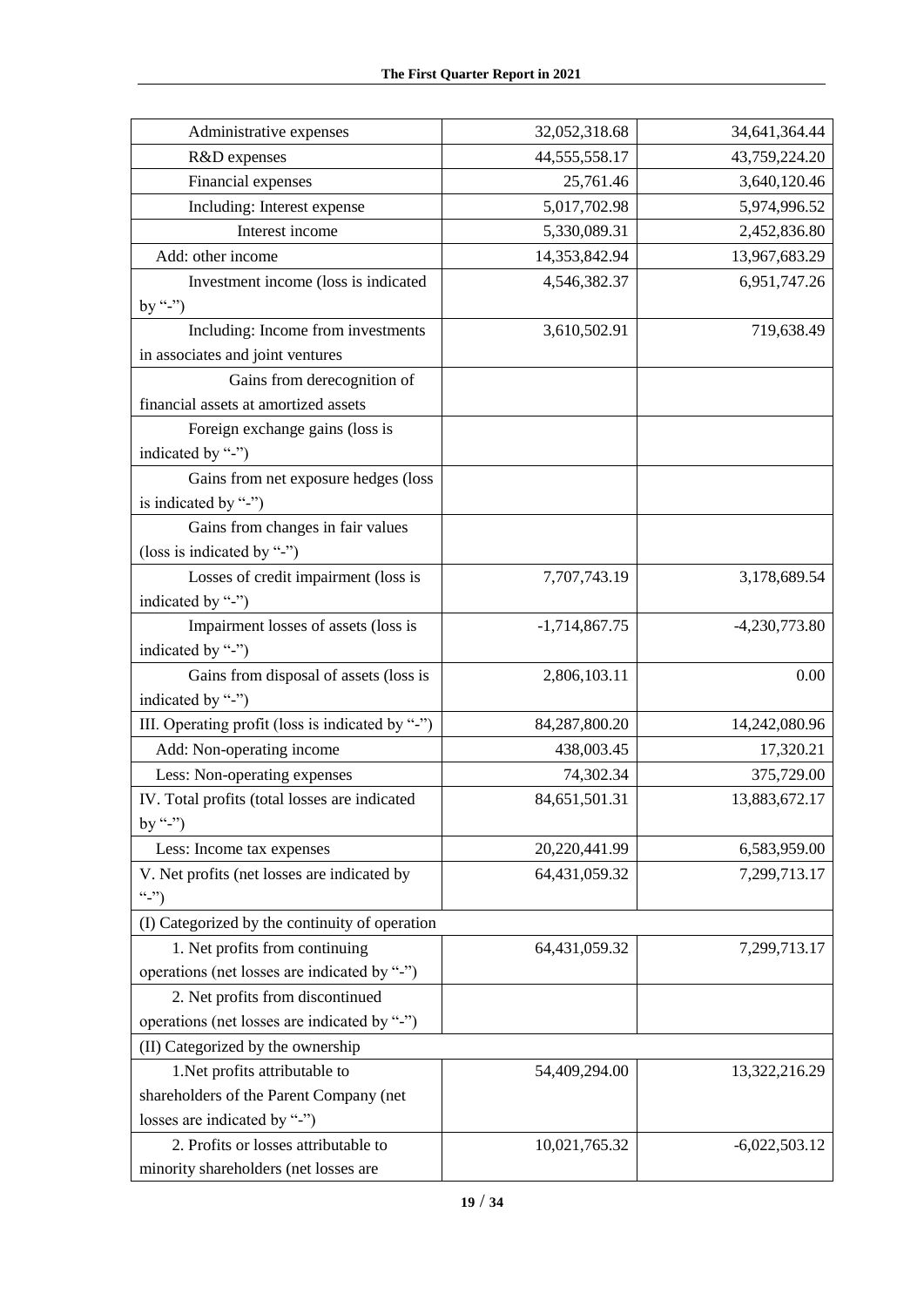| indicated by "-")                              |                 |               |
|------------------------------------------------|-----------------|---------------|
| VI. Other comprehensive income, net of tax     | $-1,030,020.03$ | 3,832,339.57  |
| (I) Other comprehensive income that can        | $-1,018,143.17$ | 3,797,318.81  |
| be attributable to owners of the Parent        |                 |               |
| Company, net of tax                            |                 |               |
| 1. Other comprehensive income that             |                 |               |
| cannot be reclassified subsequently to profit  |                 |               |
| or loss                                        |                 |               |
| (1) Changes from remeasurement of              |                 |               |
| defined benefit plans                          |                 |               |
| (2) Other comprehensive income that            |                 |               |
| cannot be reclassified to profit or loss under |                 |               |
| the equity method                              |                 |               |
| (3) Changes in fair value of investments       |                 |               |
| in other equity instruments                    |                 |               |
| (4) Changes in fair value of enterprises'      |                 |               |
| own credit risks                               |                 |               |
| 2. Other comprehensive income that             | $-1,018,143.17$ | 3,797,318.81  |
| will be reclassified to profit or loss         |                 |               |
| (1) Other comprehensive income that will       |                 |               |
| be reclassified to profit or loss under the    |                 |               |
| equity method                                  |                 |               |
| (2) Changes in fair value of other debt        |                 |               |
| investments                                    |                 |               |
| (3) Amount of financial assets reclassified    |                 |               |
| to other comprehensive income                  |                 |               |
| (4) Provision for credit impairment of         |                 |               |
| other debt investments                         |                 |               |
| (5) Reserve for cash flow hedges               |                 |               |
| (6) Exchange differences on translation of     | $-1,018,143.17$ | 3,797,318.81  |
| financial statements denominated in foreign    |                 |               |
| currencies                                     |                 |               |
| (7) Others                                     |                 |               |
| (II) Other comprehensive income that can       | $-11,876.86$    | 35,020.76     |
| be attributable to minority shareholders, net  |                 |               |
| of tax                                         |                 |               |
| VII. Total comprehensive income                | 63,401,039.29   | 11,132,052.74 |
| (I) Total comprehensive income that can        | 53,391,150.83   | 17,119,535.10 |
| be attributable to owners of the Parent        |                 |               |
| Company                                        |                 |               |
| (II) Total comprehensive income that can       | 10,009,888.46   | -5,987,482.36 |
| be attributable to minority shareholders       |                 |               |
| VIII. Earnings per share:                      |                 |               |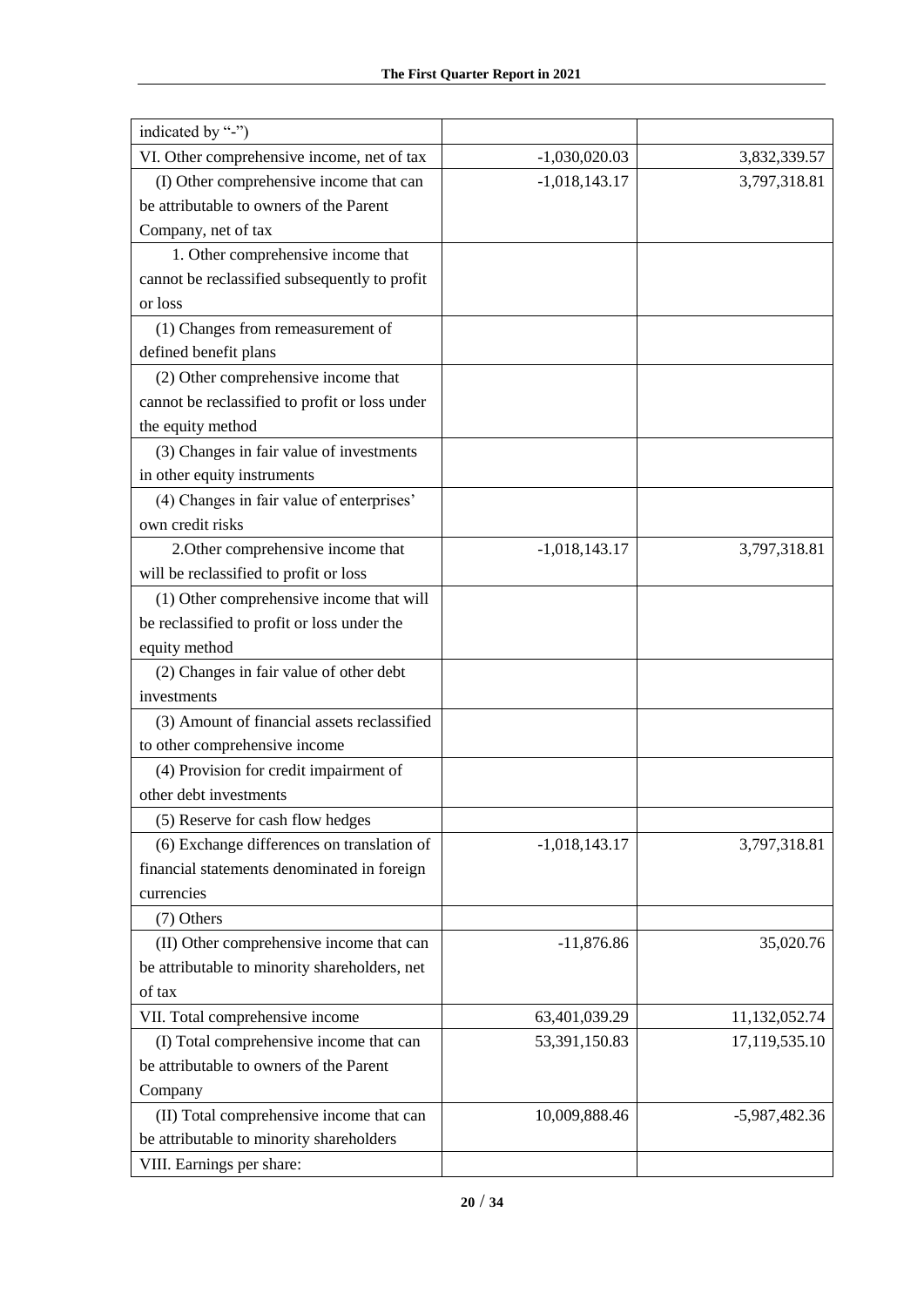| (I) Basic earnings per share (RMB/share)    |  |
|---------------------------------------------|--|
| (II) Diluted earnings per share (RMB/share) |  |

| Legal Representative: | Person in Charge of the Accounting Body: | <b>Chief Accountant:</b> |
|-----------------------|------------------------------------------|--------------------------|
| <b>BO</b> Lianming    | ZHAO Ruijin                              | LIU Jie                  |

## **Income Statement of the Parent Company**

For the period from January 1, 2021 to March 31, 2021

Prepared by: Appotronics Corporation Limited

|                                                 |                      | In RMB, Unaudited    |
|-------------------------------------------------|----------------------|----------------------|
| <b>Item</b>                                     | The First Quarter in | The First Quarter in |
|                                                 | 2021                 | 2020                 |
| I. Operating income                             | 247,193,016.87       | 149,314,735.41       |
| Less: Operating costs                           | 165,891,742.11       | 95,623,590.51        |
| Taxes and levies                                | 1,637,131.20         | 414,212.02           |
| Selling expenses                                | 15,615,494.24        | 14,007,454.17        |
| Administrative expenses                         | 19,551,600.41        | 24,524,700.83        |
| R&D expenses                                    | 21,644,886.28        | 25,612,027.29        |
| Financial expenses                              | $-7,184,764.59$      | -3,569,835.96        |
| Including: Interest expense                     | 645,266.97           | 13,174.14            |
| Interest income                                 | 7,907,864.77         | 3,279,548.30         |
| Add: other income                               | 9,813,752.75         | 11,797,618.37        |
| Investment income (loss is indicated by         | 6,993,373.94         | 6,232,108.77         |
| $``$ -")                                        |                      |                      |
| Including: Income from investments in           |                      |                      |
| associates and joint ventures                   |                      |                      |
| Gains from derecognition of                     |                      |                      |
| financial assets at amortized assets            |                      |                      |
| Gains from net exposure hedges (loss is         |                      |                      |
| indicated by "-")                               |                      |                      |
| Gains from changes in fair values (loss         |                      |                      |
| is indicated by "-")                            |                      |                      |
| Losses of credit impairment (loss is            | -497,968.57          | 175,684.06           |
| indicated by "-")                               |                      |                      |
| Impairment losses of assets (loss is            | -786,039.04          | $-3,221,027.46$      |
| indicated by "-")                               |                      |                      |
| Gains from disposal of assets (loss is          |                      |                      |
| indicated by "-")                               |                      |                      |
| II. Operating profit (loss is indicated by "-") | 45,560,046.30        | 7,686,970.29         |
| Add: Non-operating income                       | 409,000.36           | 17,318.89            |
| Less: Non-operating expenses                    | 63,863.17            | 14,740.59            |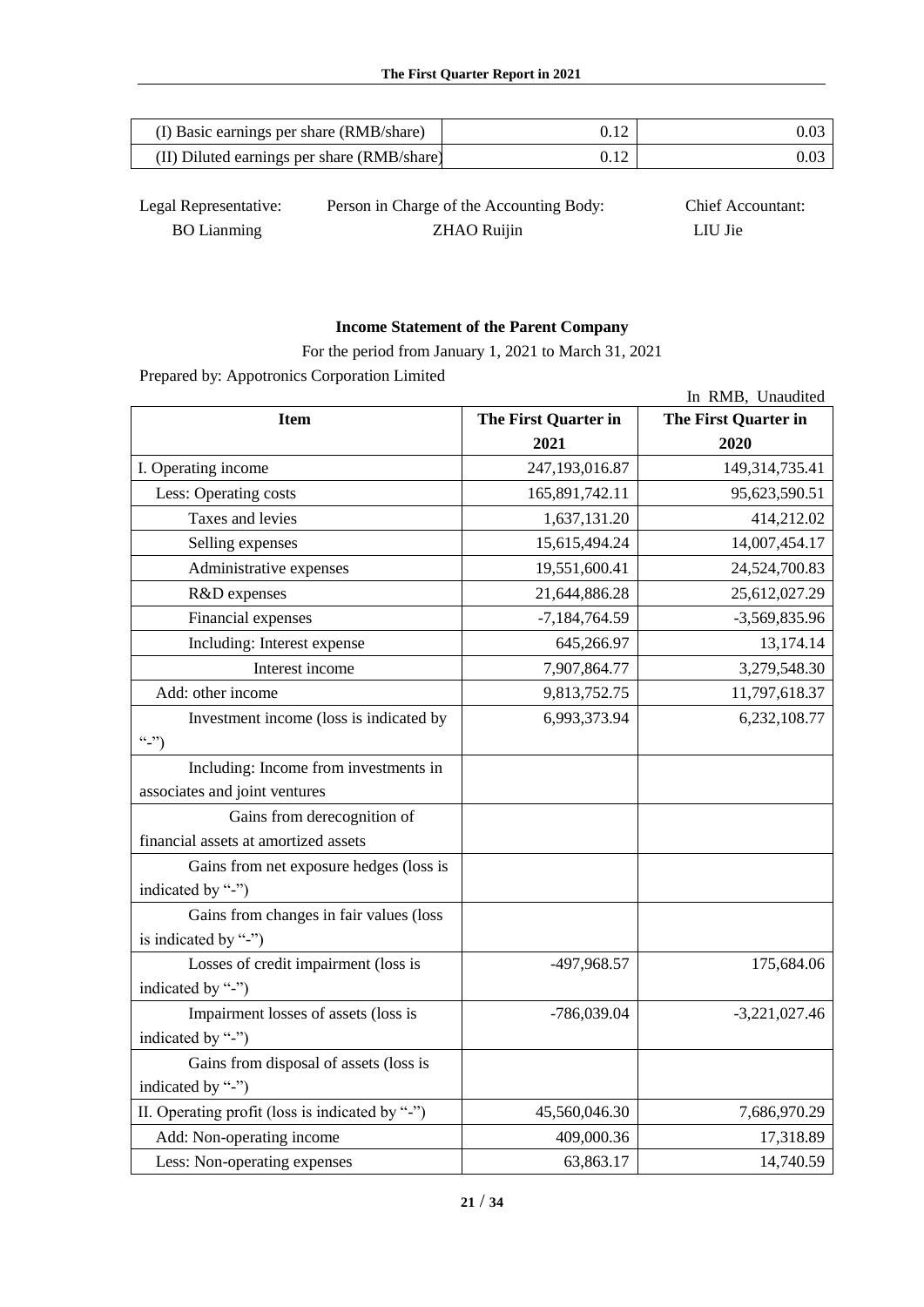| III. Total profits (total losses are indicated by  | 45,905,183.49 | 7,689,548.59 |
|----------------------------------------------------|---------------|--------------|
| (2, 2)                                             |               |              |
| Less: Income tax expenses                          | 6,840,127.78  | 4,080,448.28 |
| VI. Net profits (net losses are indicated by "-")  | 39,065,055.71 | 3,609,100.31 |
| (I) Net profits from continuing operations         | 39,065,055.71 | 3,609,100.31 |
| (net losses are indicated by "-")                  |               |              |
| (II) Net profits from discontinued operations      |               |              |
| (net losses are indicated by "-")                  |               |              |
| V. Other comprehensive income, net of tax          |               |              |
| (I) Other comprehensive income that cannot         |               |              |
| be reclassified subsequently to profit or loss     |               |              |
| 1. Changes from remeasurement of defined           |               |              |
| benefit plans                                      |               |              |
| 2. Other comprehensive income that                 |               |              |
| cannot be reclassified to profit or loss under the |               |              |
| equity method                                      |               |              |
| 3. Changes in fair value of investments in         |               |              |
| other equity instruments                           |               |              |
| 4. Changes in fair value of enterprises' own       |               |              |
| credit risks                                       |               |              |
| (II) Other comprehensive income that will be       |               |              |
| reclassified to profit or loss                     |               |              |
| 1. Other comprehensive income that will            |               |              |
| be reclassified to profit or loss under the equity |               |              |
| method                                             |               |              |
| 2. Changes in fair value of other debt             |               |              |
| investments                                        |               |              |
| 3. Amount of financial assets reclassified         |               |              |
| to other comprehensive income                      |               |              |
| 4. Provision for credit impairment of other        |               |              |
| debt investments                                   |               |              |
| 5. Reserve for cash flow hedges                    |               |              |
| 6. Exchange differences on translation of          |               |              |
| financial statements denominated in foreign        |               |              |
| currencies                                         |               |              |
| 7. Others                                          |               |              |
| VI. Total comprehensive income                     | 39,065,055.71 | 3,609,100.31 |
| VII. Earnings per share:                           |               |              |
| (I) Basic earnings per share (RMB/share)           |               |              |
| (II) Diluted earnings per share (RMB/share)        |               |              |

Legal Representative: Person in Charge of the Accounting Body: Chief Accountant: BO Lianming ZHAO Ruijin LIU Jie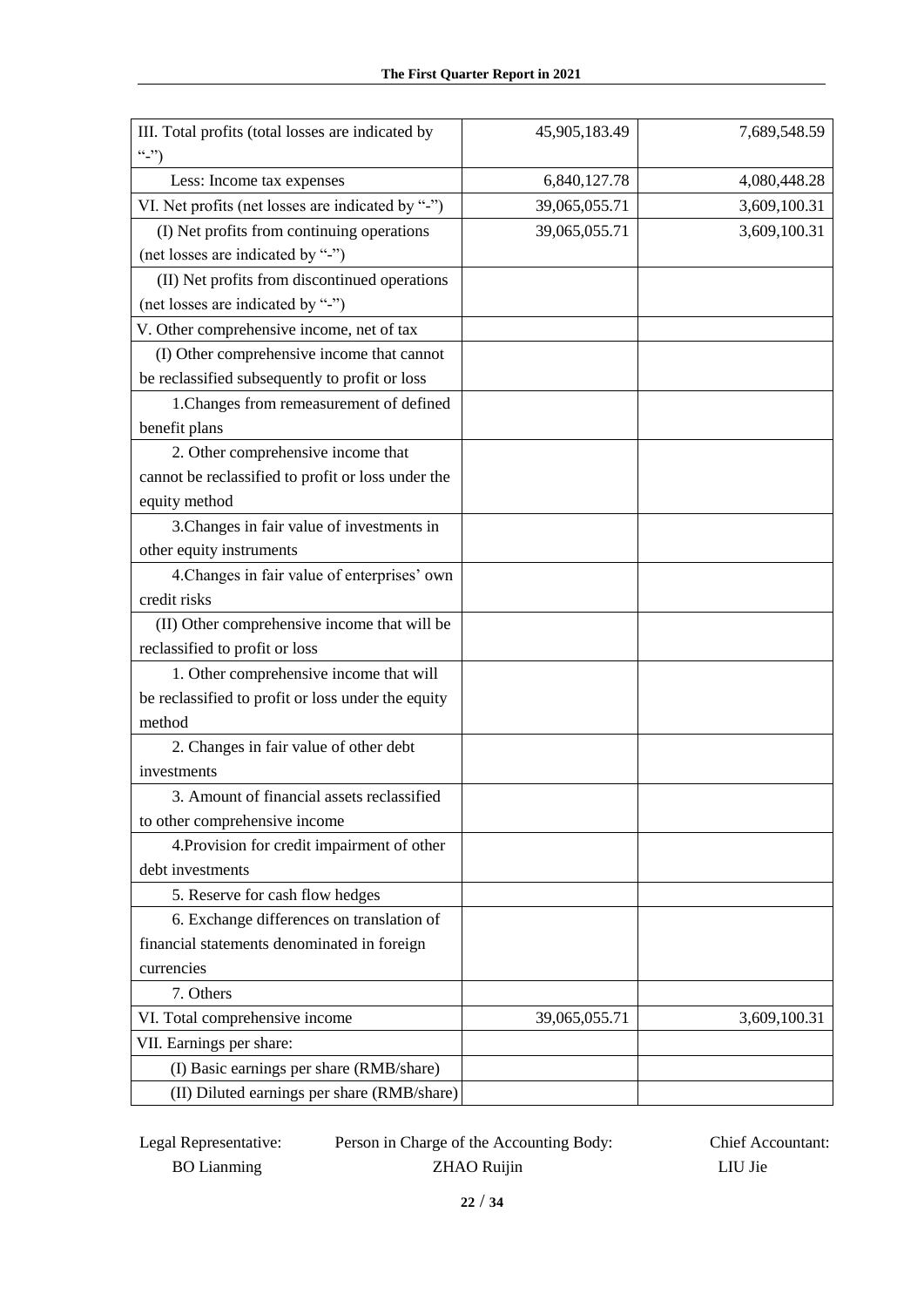## **Consolidated Cash Flow Statement**

For the period from January 1, 2021 to March 31, 2021 Prepared by: Appotronics Corporation Limited

In RMB, Unaudited

| <b>Item</b>                               | The First Quarter in 2021 | The First Quarter in 2020 |
|-------------------------------------------|---------------------------|---------------------------|
| <b>I. Cash Flows from Operating</b>       |                           |                           |
| <b>Activities:</b>                        |                           |                           |
| Cash receipts from the sale of goods      | 747,962,281.72            | 397, 384, 359. 17         |
| and the rendering of services             |                           |                           |
| Net increase in customer deposits and     |                           |                           |
| deposits from banks and other financial   |                           |                           |
| institutions                              |                           |                           |
| Net increase in loans from the central    |                           |                           |
| bank                                      |                           |                           |
| Net increase in taking from banks and     |                           |                           |
| other financial institutions              |                           |                           |
| Cash receipts from premiums under         |                           |                           |
| direct insurance contracts                |                           |                           |
| Net cash receipts from reinsurance        |                           |                           |
| business                                  |                           |                           |
| Net cash receipts from policyholders'     |                           |                           |
| deposits<br>and<br>investment<br>contract |                           |                           |
| liabilities                               |                           |                           |
| Cash receipts from interest, fees and     |                           |                           |
| commissions                               |                           |                           |
| Net increase in taking from banks         |                           |                           |
| Net increase in financial assets sold     |                           |                           |
| under repurchase arrangements             |                           |                           |
| Net cash received from securities         |                           |                           |
| trading agencies                          |                           |                           |
| Receipts of tax refunds                   | 975,787.81                | 2,267,811.01              |
| cash receipts<br>Other<br>relating<br>to  | 35,073,661.68             | 34,991,984.03             |
| operating activities                      |                           |                           |
| Sub-total of cash inflows from            | 784,011,731.21            | 434, 644, 154. 21         |
| operating activities                      |                           |                           |
| Cash payments for goods purchased         | 498,775,867.34            | 298,323,599.64            |
| and services received                     |                           |                           |
| Net increase in loans and advances to     |                           |                           |
| customers                                 |                           |                           |
| Net increase in balance with the          |                           |                           |
| central bank and due from banks and       |                           |                           |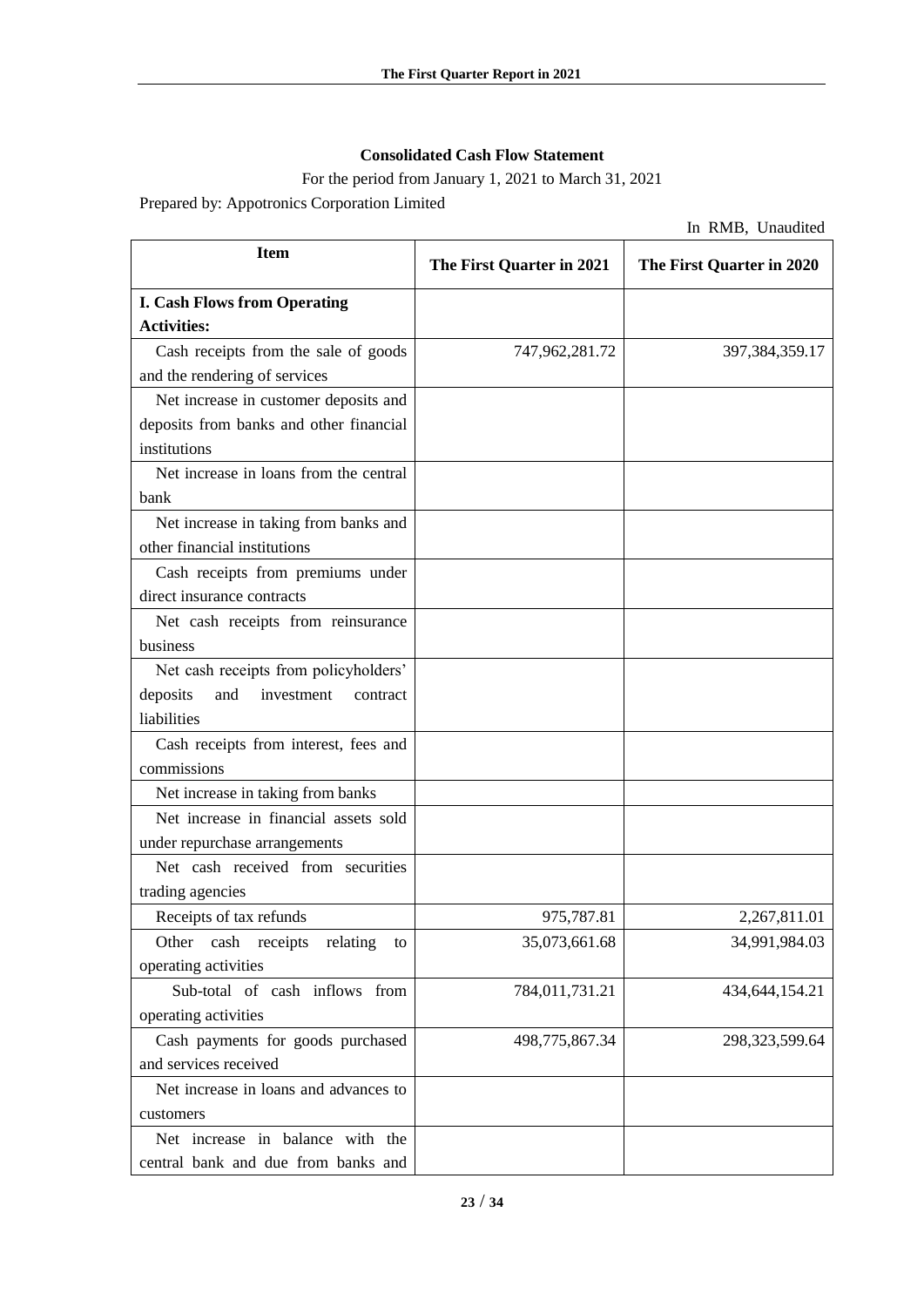| other financial institutions                           |                  |                |
|--------------------------------------------------------|------------------|----------------|
| Cash<br>for<br>claims<br>payments<br>and               |                  |                |
| policyholders' benefits under direct                   |                  |                |
| insurance contracts                                    |                  |                |
| Net increase in placements with banks                  |                  |                |
| and other financial institutions                       |                  |                |
| Cash payments for interest, fees and                   |                  |                |
| commissions                                            |                  |                |
| for<br>Cash<br>insurance<br>payments                   |                  |                |
| policyholder dividends                                 |                  |                |
| Cash payments to and on behalf of                      | 96, 357, 835. 55 | 99,940,689.15  |
| employees                                              |                  |                |
| Payments of various types of taxes                     | 22,526,122.46    | 35,918,878.89  |
| Other cash payments relating<br>to                     | 60,128,643.98    | 38,750,172.08  |
| operating activities                                   |                  |                |
| Sub-total of cash outflows from                        | 677,788,469.33   | 472,933,339.76 |
| operating activities                                   |                  |                |
| Net cash flow from operating                           | 106,223,261.88   | -38,289,185.55 |
| activities                                             |                  |                |
| <b>Flows</b><br>from<br><b>Investing</b><br>П.<br>Cash |                  |                |
| <b>Activities:</b>                                     |                  |                |
| Cash receipts from disposals and                       | 114,000,000.00   | 540,000,000.00 |
| recovery of investments                                |                  |                |
| Cash receipts from investment income                   | 935,882.46       | 6,232,108.77   |
| Net cash receipts from disposals of                    |                  | 2,281.47       |
| fixed assets, intangible assets and other              |                  |                |
| long-term assets                                       |                  |                |
| Net cash receipts from disposals of                    |                  |                |
| subsidiaries and other business units                  |                  |                |
| Other<br>cash receipts<br>relating<br>to               |                  |                |
| investing activities                                   |                  |                |
| Sub-total of cash inflows from                         | 114,935,882.46   | 546,234,390.24 |
| investing activities                                   |                  |                |
| Cash payments to acquire or construct                  | 14,262,405.92    | 4,994,345.94   |
| fixed assets, intangible assets and other              |                  |                |
| long-term assets                                       |                  |                |
| Cash payments to acquire investments                   | 148,048,387.32   | 485,000,000.00 |
| Net<br>increase<br>pledged<br>loans<br>in              |                  |                |
| receivables                                            |                  |                |
| Net cash payments for acquisitions of                  |                  |                |
| subsidiaries and other business units                  |                  |                |
| Other cash payments relating<br>to                     |                  |                |
| investing activities                                   |                  |                |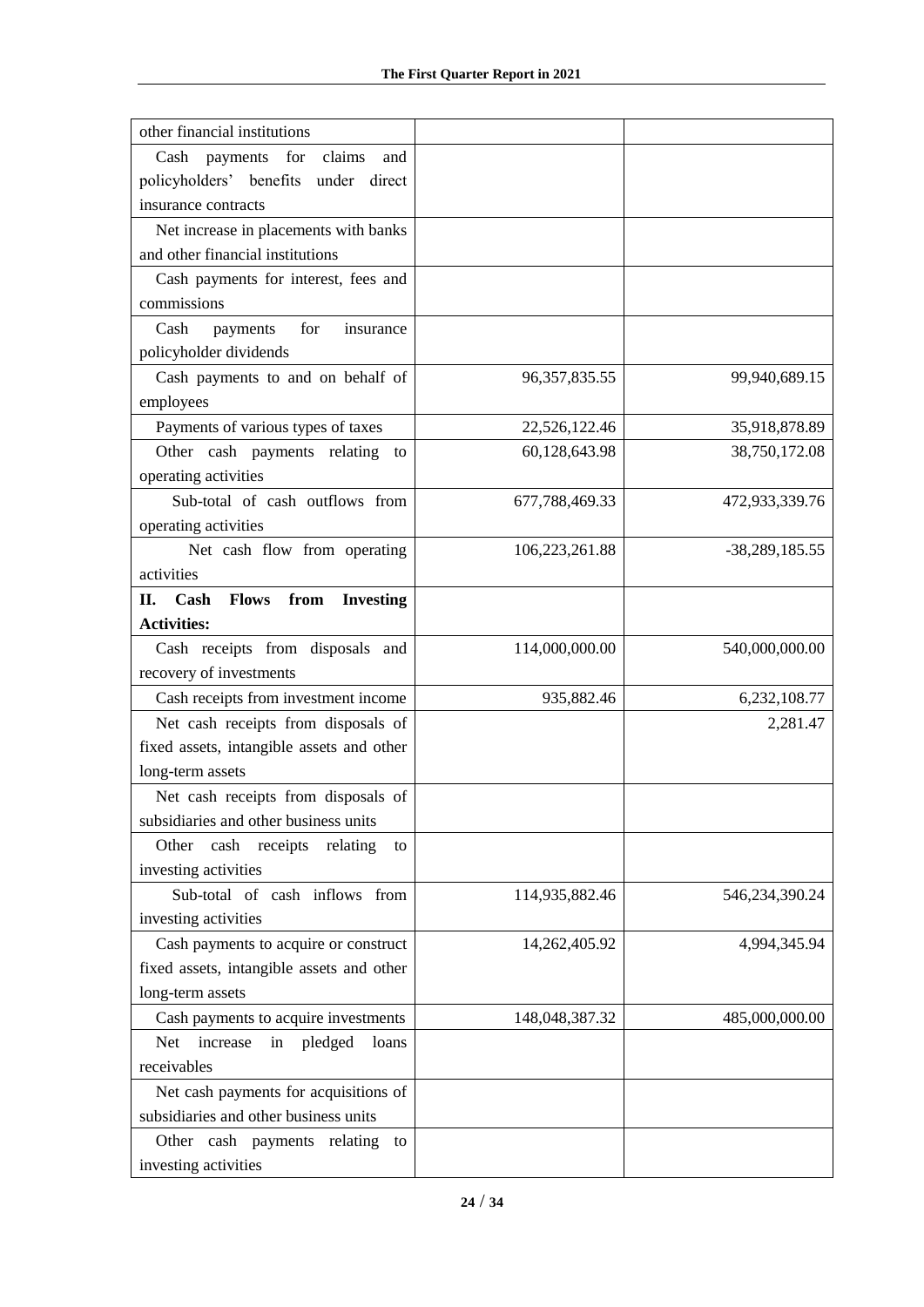| Sub-total of cash outflows from<br>investing activities | 162,310,793.24   | 489,994,345.94   |
|---------------------------------------------------------|------------------|------------------|
| Net cash flow from investing                            | -47,374,910.78   | 56,240,044.30    |
| activities                                              |                  |                  |
| <b>Flows</b><br>from Financing<br>III. Cash             |                  |                  |
| <b>Activities:</b>                                      |                  |                  |
| receipts<br>Cash<br>from<br>capital                     | 22,500,000.00    |                  |
| contributions                                           |                  |                  |
| Including: cash receipts from capital                   |                  |                  |
| from<br>minority<br>contributions                       |                  |                  |
| shareholders of subsidiaries                            |                  |                  |
| Cash receipts from borrowings                           | 61,489,331.60    | 31,049,660.15    |
| Other cash receipts relating<br>to                      |                  |                  |
| financing activities                                    |                  |                  |
| Sub-total of cash inflows from                          | 83,989,331.60    | 31,049,660.15    |
| financing activities                                    |                  |                  |
| Cash repayments of borrowings                           | 87, 595, 777. 45 | 77,790,695.10    |
| Cash payments for distribution of                       | 4,677,974.98     | 6,267,847.69     |
| dividends or profits or settlement of                   |                  |                  |
| interest expenses                                       |                  |                  |
| Including: payments for distribution                    |                  |                  |
| of dividends or profits to minority                     |                  |                  |
| shareholders of subsidiaries                            |                  |                  |
| Other cash payments relating to                         | 23,777,056.92    |                  |
| financing activities                                    |                  |                  |
| Sub-total of cash outflows from                         | 116,050,809.35   | 84,058,542.79    |
| financing activities                                    |                  |                  |
| Net cash flow from financing                            | $-32,061,477.75$ | -53,008,882.64   |
| activities                                              |                  |                  |
| IV. Effect of Foreign Exchange Rate                     | 670,024.42       | 419,408.45       |
| Cash<br><b>Changes</b><br>and<br>Cash<br>on             |                  |                  |
| <b>Equivalents</b>                                      |                  |                  |
| V. Net Increase in Cash and Cash                        | 27,456,897.77    | $-34,638,615.44$ |
| <b>Equivalents</b>                                      |                  |                  |
| Add: Opening balance of cash and                        | 983,525,089.44   | 829,789,487.86   |
| cash equivalents                                        |                  |                  |
| VI. Closing Balance of Cash and Cash                    | 1,010,981,987.21 | 795,150,872.42   |
| <b>Equivalents</b>                                      |                  |                  |

| Legal Representative: | Person in Charge of the Accounting Body: | <b>Chief Accountant:</b> |
|-----------------------|------------------------------------------|--------------------------|
| <b>BO</b> Lianming    | <b>ZHAO Ruijin</b>                       | LIU Jie                  |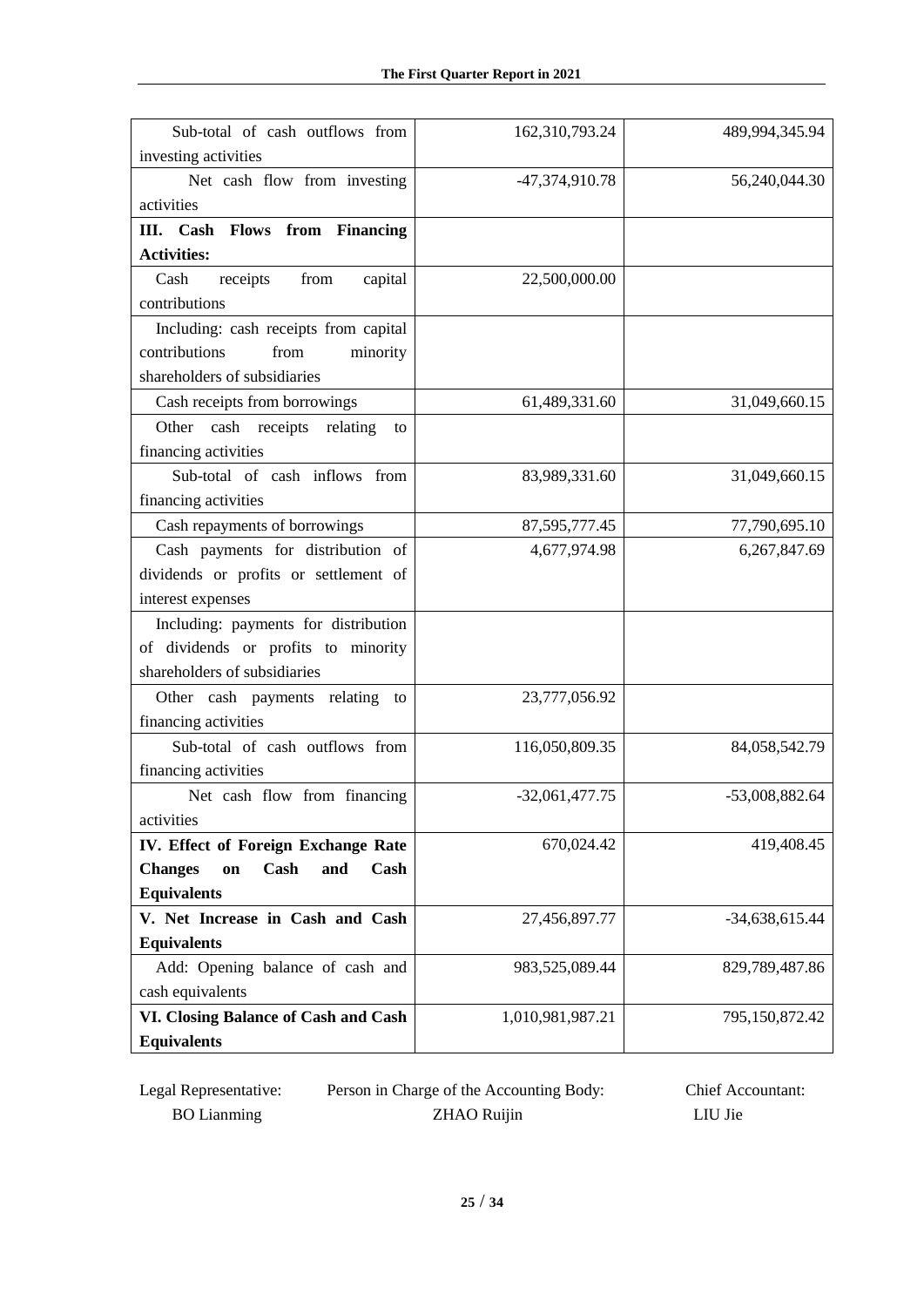## **Cash Flow Statement of the Parent Company**

For the period from January 1, 2021 to March 31, 2021 Prepared by: Appotronics Corporation Limited

In RMB, Unaudited

| <b>Item</b>                               | The First Quarter in 2021 | The First Quarter in 2020 |
|-------------------------------------------|---------------------------|---------------------------|
| <b>I. Cash Flows from Operating</b>       |                           |                           |
| <b>Activities:</b>                        |                           |                           |
| Cash receipts from the sale of goods      | 313,008,619.07            | 175,632,699.35            |
| and the rendering of services             |                           |                           |
| Receipts of tax refunds                   | 226,499.93                | 1,258,598.52              |
| Other cash receipts relating to           | 84,336,914.41             | 69,010,030.52             |
| operating activities                      |                           |                           |
| Sub-total of cash inflows from            | 397,572,033.41            | 245,901,328.39            |
| operating activities                      |                           |                           |
| Cash payments for goods purchased         | 224,490,459.68            | 148,745,453.42            |
| and services received                     |                           |                           |
| Cash payments to and on behalf of         | 56,702,483.19             | 58,149,160.99             |
| employees                                 |                           |                           |
| Payments of various types of taxes        | 16,254,097.23             | 2,326,794.97              |
| Other cash payments relating to           | 23,852,409.59             | 59,079,296.15             |
| operating activities                      |                           |                           |
| Sub-total of cash outflows from           | 321,299,449.69            | 268,300,705.53            |
| operating activities                      |                           |                           |
| Net cash flow from operating              | 76,272,583.72             | $-22,399,377.14$          |
| activities                                |                           |                           |
| <b>II. Cash Flows from Investing</b>      |                           |                           |
| <b>Activities:</b>                        |                           |                           |
| Cash receipts from disposals and          | 141,500,000.00            | 540,000,000.00            |
| recovery of investments                   |                           |                           |
| Cash receipts from investment income      | 935,882.46                | 6,232,108.77              |
| Net cash receipts from disposals of       |                           | 2,281.47                  |
| fixed assets, intangible assets and other |                           |                           |
| long-term assets                          |                           |                           |
| Net cash receipts from disposals of       |                           |                           |
| subsidiaries and other business units     |                           |                           |
| Other cash receipts relating to           |                           |                           |
| investing activities                      |                           |                           |
| Sub-total of cash inflows from            | 142,435,882.46            | 546,234,390.24            |
| investing activities                      |                           |                           |
| Cash payments to acquire or construct     | 6,947,304.17              | 3,965,789.67              |
| fixed assets, intangible assets and other |                           |                           |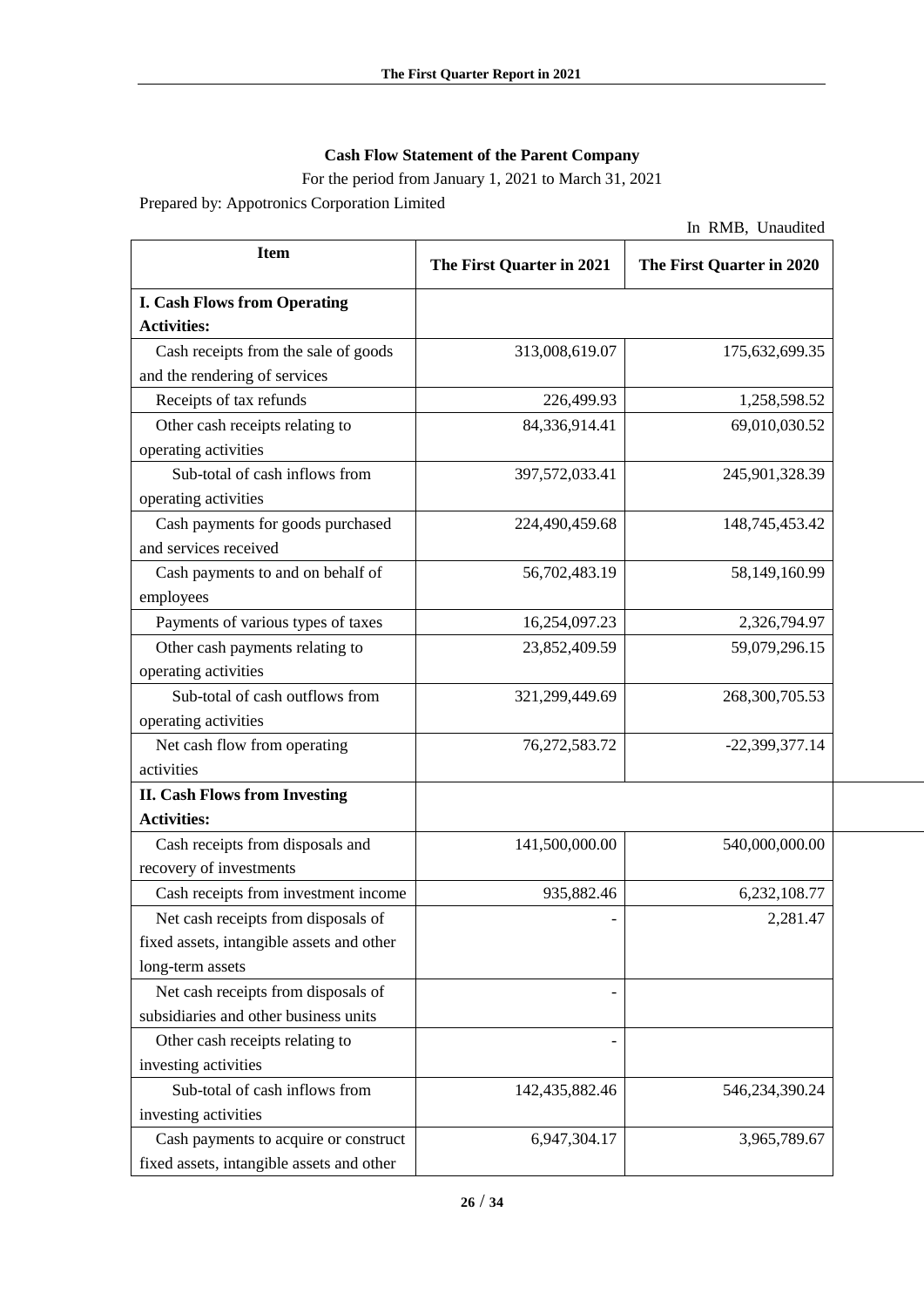| long-term assets                           |                  |                  |
|--------------------------------------------|------------------|------------------|
| Cash payments to acquire investments       | 152,932,903.47   | 616,213,540.00   |
| Net cash payments for acquisitions of      |                  |                  |
| subsidiaries and other business units      |                  |                  |
| Other cash payments relating to            |                  |                  |
| investing activities                       |                  |                  |
| Sub-total of cash outflows from            | 159,880,207.64   | 620,179,329.67   |
| investing activities                       |                  |                  |
| Net cash flow from investing               | $-17,444,325.18$ | -73,944,939.43   |
| activities                                 |                  |                  |
| <b>III. Cash Flows from Financing</b>      |                  |                  |
| <b>Activities:</b>                         |                  |                  |
| Cash receipts from capital                 |                  |                  |
| contributions                              |                  |                  |
| Cash receipts from borrowings              |                  | 20,000,000.00    |
| Other cash receipts relating to            |                  |                  |
| financing activities                       |                  |                  |
| Sub-total of cash inflows from             |                  | 20,000,000.00    |
| financing activities                       |                  |                  |
| Cash repayments of borrowings              |                  | 10,000,000.00    |
| Cash payments for distribution of          | 257,833.33       | 230,912.50       |
| dividends or profits or settlement of      |                  |                  |
| interest expenses                          |                  |                  |
| Other cash payments relating to            | 4,153,690.92     |                  |
| financing activities                       |                  |                  |
| Sub-total of cash outflows from            | 4,411,524.25     | 10,230,912.50    |
| financing activities                       |                  |                  |
| Net cash flow from financing               | $-4,411,524.25$  | 9,769,087.50     |
| activities                                 |                  |                  |
| <b>IV. Effect of Foreign Exchange Rate</b> | 123,744.92       | $-327,571.48$    |
| <b>Changes on Cash and Cash</b>            |                  |                  |
| <b>Equivalents</b>                         |                  |                  |
| V. Net Increase in Cash and Cash           | 54,540,479.21    | $-86,902,800.55$ |
| <b>Equivalents</b>                         |                  |                  |
| Add: Opening balance of cash and           | 666, 628, 105.82 | 524,648,100.62   |
| cash equivalents                           |                  |                  |
| VI. Closing Balance of Cash and Cash       | 721,168,585.03   | 437,745,300.07   |
| <b>Equivalents</b>                         |                  |                  |

| Legal Representative: | Person in Charge of the Accounting Body: | <b>Chief Accountant:</b> |
|-----------------------|------------------------------------------|--------------------------|
| <b>BO</b> Lianming    | <b>ZHAO Ruijin</b>                       | LIU Jie                  |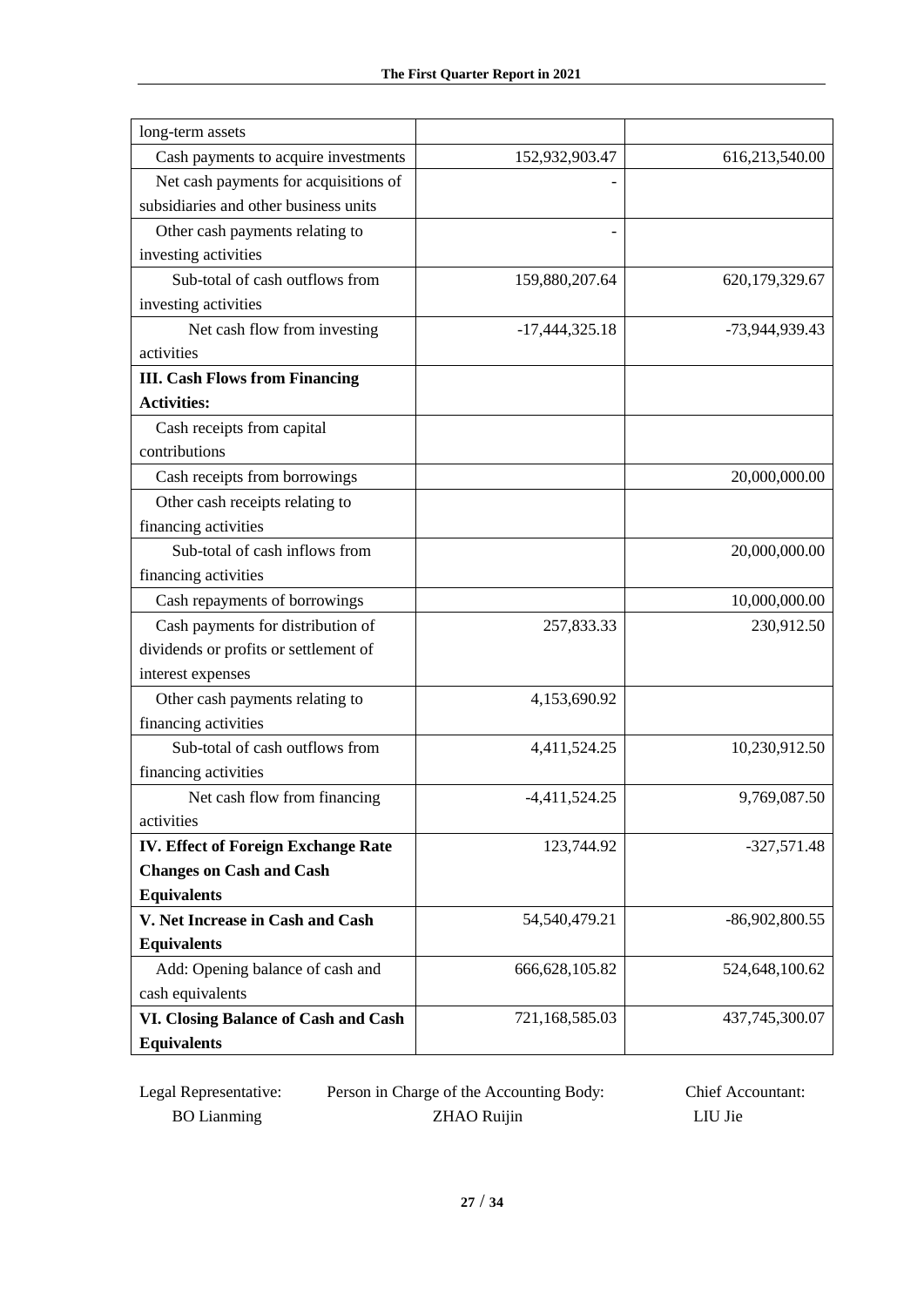4.2 Description of adjustments in opening balances of line items in financial statements of the year due to the implementation of new revenue standard and new lease standard since 2021

 $\forall$ Applicable  $\Box$  N/A

Consolidated Balance Sheet

| <b>Item</b>                       | December 31,<br>2020 | <b>January 1, 2021</b> | <b>Adjusted amount</b> |
|-----------------------------------|----------------------|------------------------|------------------------|
| <b>Current Assets:</b>            |                      |                        |                        |
| Cash and bank balances            | 1,037,760,573.27     | 1,037,760,573.27       |                        |
| Balances with clearing agencies   |                      |                        |                        |
| Placements with banks and         |                      |                        |                        |
| other financial institutions      |                      |                        |                        |
| Held-for-trading financial assets | 114,000,000.00       | 114,000,000.00         |                        |
| Derivative financial assets       |                      |                        |                        |
| Notes receivable                  | 3,726,328.91         | 3,726,328.91           |                        |
| Accounts receivable               | 341,660,832.43       | 341,660,832.43         |                        |
| Receivables financing             | 11,959,000.00        | 11,959,000.00          |                        |
| Prepayments                       | 47,447,601.43        | 49,174,631.52          | 1,727,030.09           |
| Premiums receivable               |                      |                        |                        |
| Amounts receivable under          |                      |                        |                        |
| reinsurance contracts             |                      |                        |                        |
| Reinsurer's share of insurance    |                      |                        |                        |
| contract reserves                 |                      |                        |                        |
| Other receivables                 | 12,534,062.15        | 12,534,062.15          |                        |
| Including: Interest receivable    |                      |                        |                        |
| Dividends receivable              |                      |                        |                        |
| Financial assets purchased        |                      |                        |                        |
| under resale agreements           |                      |                        |                        |
| Inventories                       | 418,812,140.80       | 418,812,140.80         |                        |
| Contract assets                   | 3,744,655.50         | 3,744,655.50           |                        |
| Held-for-sale assets              |                      |                        |                        |
| Non-current assets due within     |                      |                        |                        |
| one year                          |                      |                        |                        |
| Other current assets              | 13,002,195.46        | 13,002,195.46          |                        |
| <b>Total Current Assets</b>       | 2,004,647,389.95     | 2,006,374,420.04       | 1,727,030.09           |
| <b>Non-current Assets:</b>        |                      |                        |                        |
| Loans and advances                |                      |                        |                        |
| Debt investments                  |                      |                        |                        |
| Other debt investments            |                      |                        |                        |
| Long-term receivables             | 13,196,087.78        | 13,196,087.78          |                        |
| Long-term equity investments      | 262,744,772.48       | 262,744,772.48         |                        |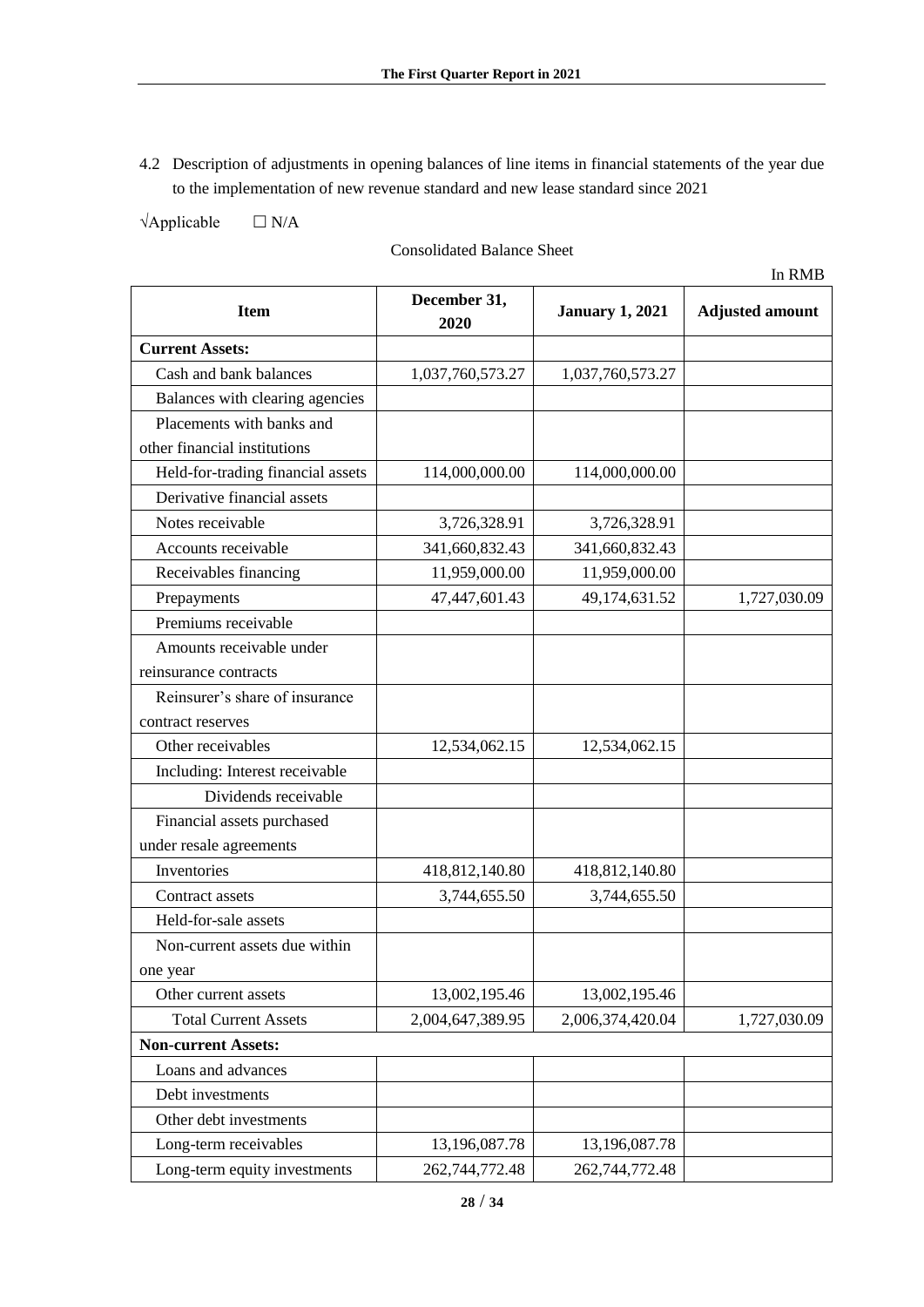| Other equity instrument          | 11,975,419.38    | 11,975,419.38    |                 |
|----------------------------------|------------------|------------------|-----------------|
| investments                      |                  |                  |                 |
| Other non-current financial      |                  |                  |                 |
| assets                           |                  |                  |                 |
| Investment properties            |                  |                  |                 |
| <b>Fixed assets</b>              | 447,571,328.91   | 447,571,328.91   |                 |
| Construction in progress         | 51,576,850.72    | 51,576,850.72    |                 |
| Bearer biological assets         |                  |                  |                 |
| Oil and gas assets               |                  |                  |                 |
| Right-of-use assets              |                  | 39,368,070.17    | 39,368,070.17   |
| Intangible assets                | 320,488,235.60   | 320,488,235.60   |                 |
| Development expenditure          |                  |                  |                 |
| Goodwill                         |                  |                  |                 |
| Long-term prepaid expenses       | 11,572,346.79    | 11,572,346.79    |                 |
| Deferred tax assets              | 96,132,114.02    | 96,455,790.38    | 323,676.36      |
| Other non-current assets         | 6,299,781.06     | 6,299,781.06     |                 |
| <b>Total Non-current Assets</b>  | 1,221,556,936.74 | 1,261,248,683.27 | 39,691,746.53   |
| <b>Total assets</b>              | 3,226,204,326.69 | 3,267,623,103.31 | 41,418,776.62   |
| <b>Current Liabilities:</b>      |                  |                  |                 |
| Short-term borrowings            | 88,778,852.86    | 88,778,852.86    |                 |
| Loans from the central bank      |                  |                  |                 |
| Taking from banks and other      |                  |                  |                 |
| financial institutions           |                  |                  |                 |
| Held-for-trading financial       |                  |                  |                 |
| liabilities                      |                  |                  |                 |
| Derivative financial liabilities |                  |                  |                 |
| Notes payable                    | 116,822,674.67   | 116,822,674.67   |                 |
| Accounts payable                 | 226,494,815.90   | 226,494,815.90   |                 |
| Receipts in advance              | 153,258,189.88   | 153,258,189.88   |                 |
| <b>Contract liabilities</b>      | 31,518,312.59    | 31,518,312.59    |                 |
| Financial assets sold under      |                  |                  |                 |
| repurchase agreements            |                  |                  |                 |
| Customer deposits and deposits   |                  |                  |                 |
| from banks and other financial   |                  |                  |                 |
| institutions                     |                  |                  |                 |
| Funds from securities trading    |                  |                  |                 |
| agency                           |                  |                  |                 |
| Funds from underwriting          |                  |                  |                 |
| securities agency                |                  |                  |                 |
| Employee benefits payable        | 46, 105, 566. 15 | 46,105,566.15    |                 |
| Taxes payable                    | 19,871,846.94    | 19,871,846.94    |                 |
| Other payables                   | 59,848,053.83    | 58,821,952.01    | $-1,026,101.82$ |
| Including: Interest payable      |                  |                  |                 |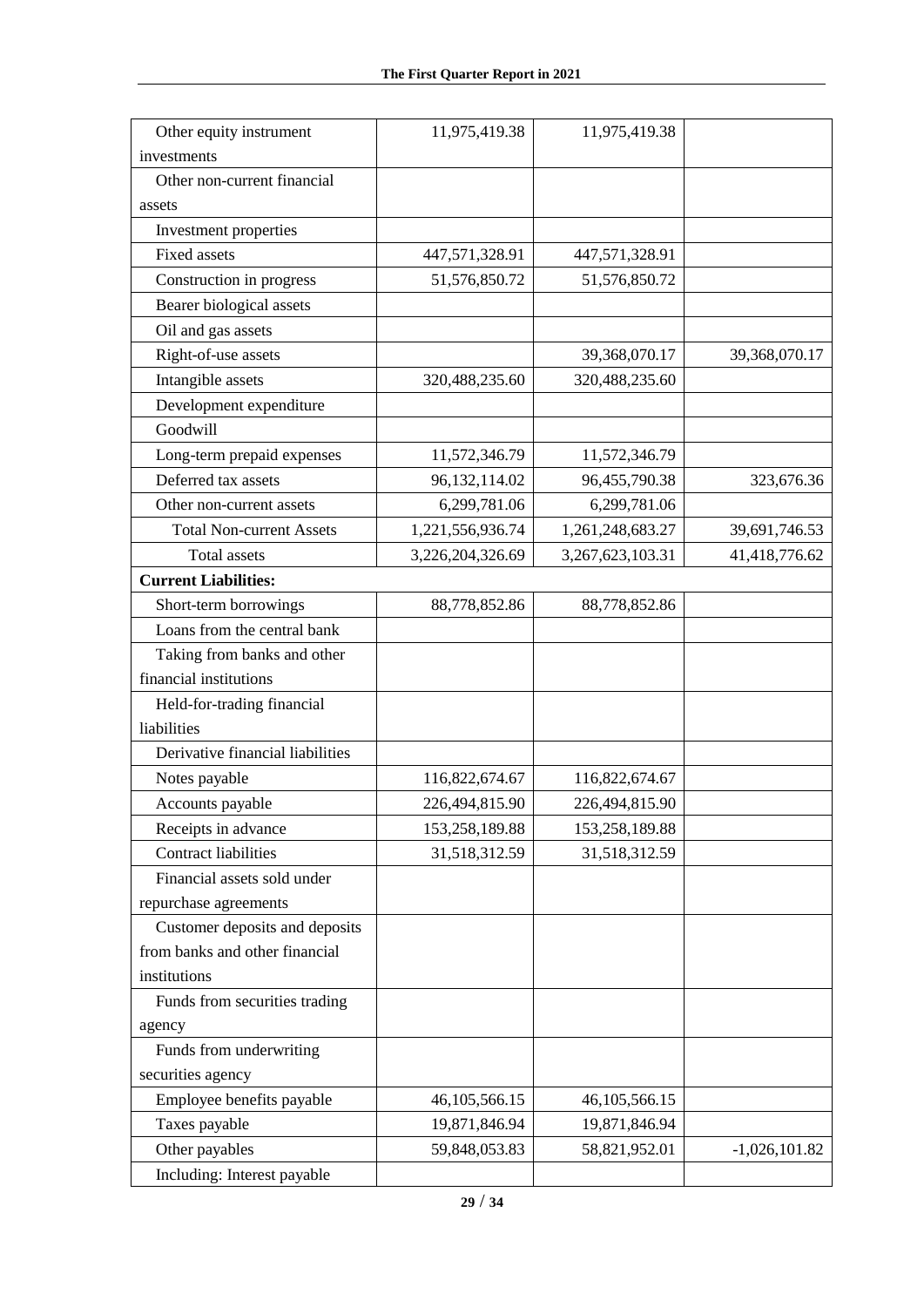| Dividends payable                         |                   |                  |                 |
|-------------------------------------------|-------------------|------------------|-----------------|
| Fees and commissions payable              |                   |                  |                 |
| Amounts payable under                     |                   |                  |                 |
| reinsurance contracts                     |                   |                  |                 |
| Held-for-sale liabilities                 |                   |                  |                 |
| Non-current liabilities due               | 181,417,412.46    | 181,417,412.46   |                 |
| within one year                           |                   |                  |                 |
| Other current liabilities                 | 3,045,831.07      | 3,045,831.07     |                 |
| <b>Total Current Liabilities</b>          | 927, 161, 556. 35 | 926, 135, 454.53 | $-1,026,101.82$ |
| <b>Non-current Liabilities:</b>           |                   |                  |                 |
| Insurance contract reserves               |                   |                  |                 |
| Long-term borrowings                      | 64,845,281.53     | 64,845,281.53    |                 |
| Bonds payable                             |                   |                  |                 |
| Including: Preferred shares               |                   |                  |                 |
| Perpetual bonds                           |                   |                  |                 |
| Leasing liabilities                       |                   | 42,411,856.75    | 42,411,856.75   |
| Long-term payables                        | 3,262,450.00      | 3,262,450.00     |                 |
| Long-term employee benefits               |                   |                  |                 |
| payable                                   |                   |                  |                 |
| Provisions                                | 28,799,354.65     | 28,799,354.65    |                 |
| Deferred income                           | 16,723,257.15     | 16,723,257.15    |                 |
| Deferred tax liabilities                  |                   |                  |                 |
| Other non-current liabilities             |                   |                  |                 |
| <b>Total Non-current Liabilities</b>      | 113,630,343.33    | 156,042,200.08   | 42,411,856.75   |
| <b>Total Liabilities</b>                  | 1,040,791,899.68  | 1,082,177,654.61 | 41,385,754.93   |
| <b>Owners' (or Shareholders') equity:</b> |                   |                  |                 |
| Paid-in capital (or share capital)        | 452,756,901.00    | 452,756,901.00   |                 |
| Other equity instruments                  |                   |                  |                 |
| Including: Preferred shares               |                   |                  |                 |
| Perpetual bonds                           |                   |                  |                 |
| Capital reserve                           | 1,249,020,991.15  | 1,249,020,991.15 |                 |
| Less: Treasury shares                     |                   |                  |                 |
| Other comprehensive income                | $-3,214,291.93$   | $-3,214,291.93$  |                 |
| Special reserve                           |                   |                  |                 |
| Surplus reserve                           | 35, 242, 179.57   | 35, 242, 179.57  |                 |
| General risk reserve                      |                   |                  |                 |
| Retained profits                          | 357,793,891.96    | 357,838,162.29   | 44,270.33       |
| Total Owners' (or                         | 2,091,599,671.75  | 2,091,643,942.08 | 44,270.33       |
| Shareholders') Equity Attributable        |                   |                  |                 |
| to Owners of the Parent Company           |                   |                  |                 |
| Minority interests                        | 93,812,755.26     | 93,801,506.62    | $-11,248.64$    |
| Total Owners' (or                         | 2,185,412,427.01  | 2,185,445,448.70 | 33,021.69       |
| Shareholders') Equity                     |                   |                  |                 |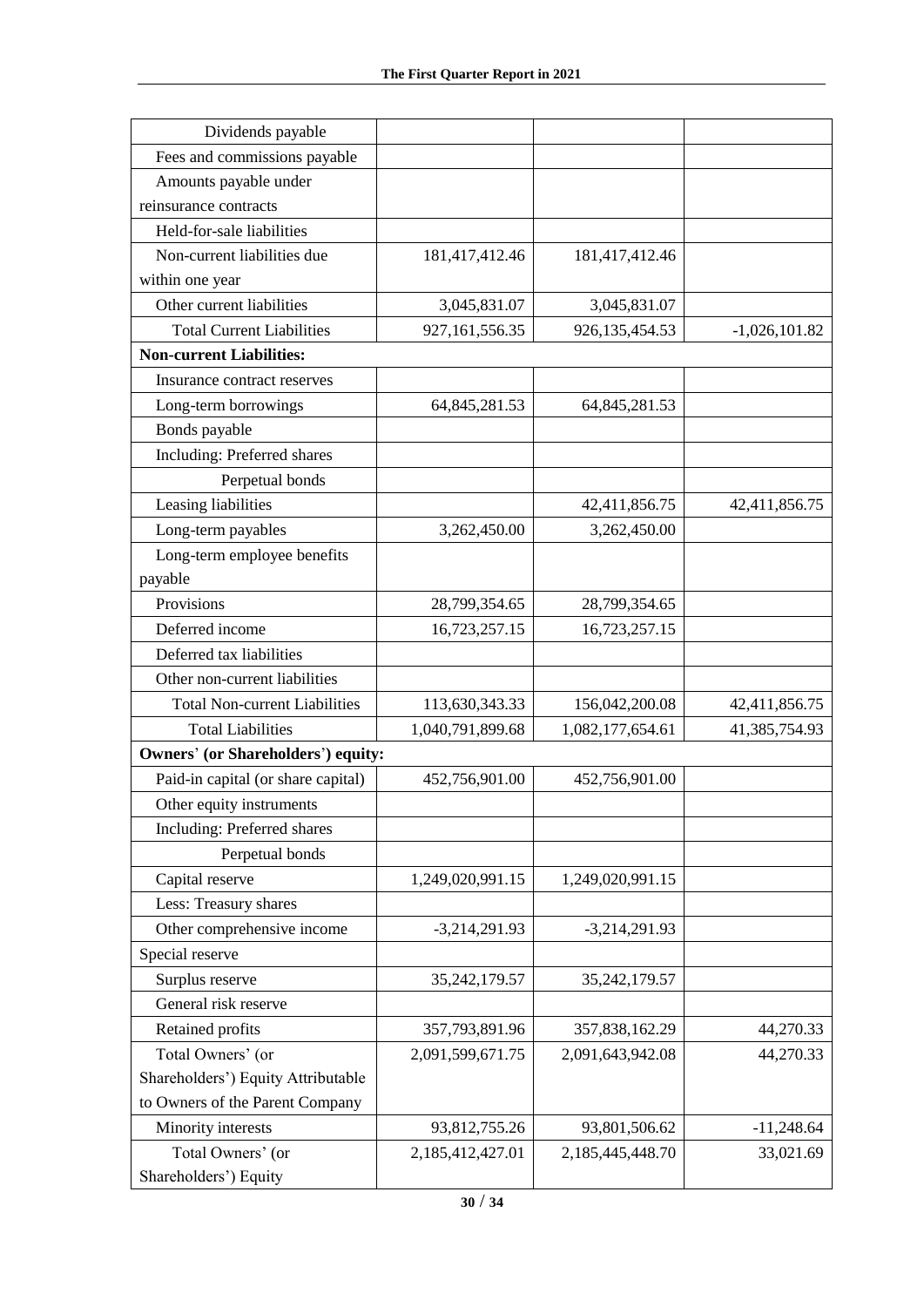| Total Liabilities and             | 3,226,204,326.69 | 3, 267, 623, 103. 31 | 41.418.776.62 |
|-----------------------------------|------------------|----------------------|---------------|
| Owners' (or Shareholders') Equity |                  |                      |               |

Description of adjustments on each item:

 $\forall$ Applicable  $\Box$  N/A

The Company, as implemented the new lease standard since January 1, 2021, adjusted the opening balance of relevant line items in the financial statements of the first implementation year according to amount that have been affected by the first implementation of the new lease standard.

| <b>Item</b>         | <b>December 31, 2020</b> | <b>January 1, 2021</b> | <b>Adjusted amount</b> |
|---------------------|--------------------------|------------------------|------------------------|
| Prepayments         | 47,447,601.43            | 49,174,631.52          | 1,727,030.09           |
| Right-of-use assets |                          | 39,368,070.17          | 39,368,070.17          |
| Deferred tax assets | 96,132,114.02            | 96,455,790.38          | 323,676.36             |
| Other payables      | 59,848,053.83            | 58,821,952.01          | $-1,026,101.82$        |
| Lease liabilities   |                          | 42,411,856.75          | 42,411,856.75          |
| Retained profits    | 357,793,891.96           | 357,838,162.29         | 44,270.33              |
| Minority interests  | 93,812,755.26            | 93,801,506.62          | $-11,248.64$           |

### Balance Sheet of the Parent Company

|                                |                          |                        | In RMB                 |
|--------------------------------|--------------------------|------------------------|------------------------|
| <b>Item</b>                    | <b>December 31, 2020</b> | <b>January 1, 2021</b> | <b>Adjusted amount</b> |
| <b>Current Assets:</b>         |                          |                        |                        |
| Cash and bank balances         | 709,932,686.71           | 709,932,686.71         |                        |
| Held-for-trading financial     | 114,000,000.00           | 114,000,000.00         |                        |
| assets                         |                          |                        |                        |
| Derivative financial assets    |                          |                        |                        |
| Notes receivable               | 2,314,628.91             | 2,314,628.91           |                        |
| Accounts receivable            | 567, 539, 506. 79        | 567, 539, 506. 79      |                        |
| Receivables financing          | 100,000.00               | 100,000.00             |                        |
| Prepayments                    | 11,001,439.23            | 13,163,045.06          | 2,161,605.83           |
| Other receivables              | 71,654,117.57            | 71,654,117.57          |                        |
| Including: Interest receivable |                          |                        |                        |
| Dividends receivable           |                          |                        |                        |
| Inventories                    | 169,022,971.44           | 169,022,971.44         |                        |
| Contract assets                | 3,720,160.50             | 3,720,160.50           |                        |
| Held-for-sale assets           |                          |                        |                        |
| Non-current assets due within  |                          |                        |                        |
| one year                       |                          |                        |                        |
| Other current assets           | 1,297,388.01             | 1,297,388.01           |                        |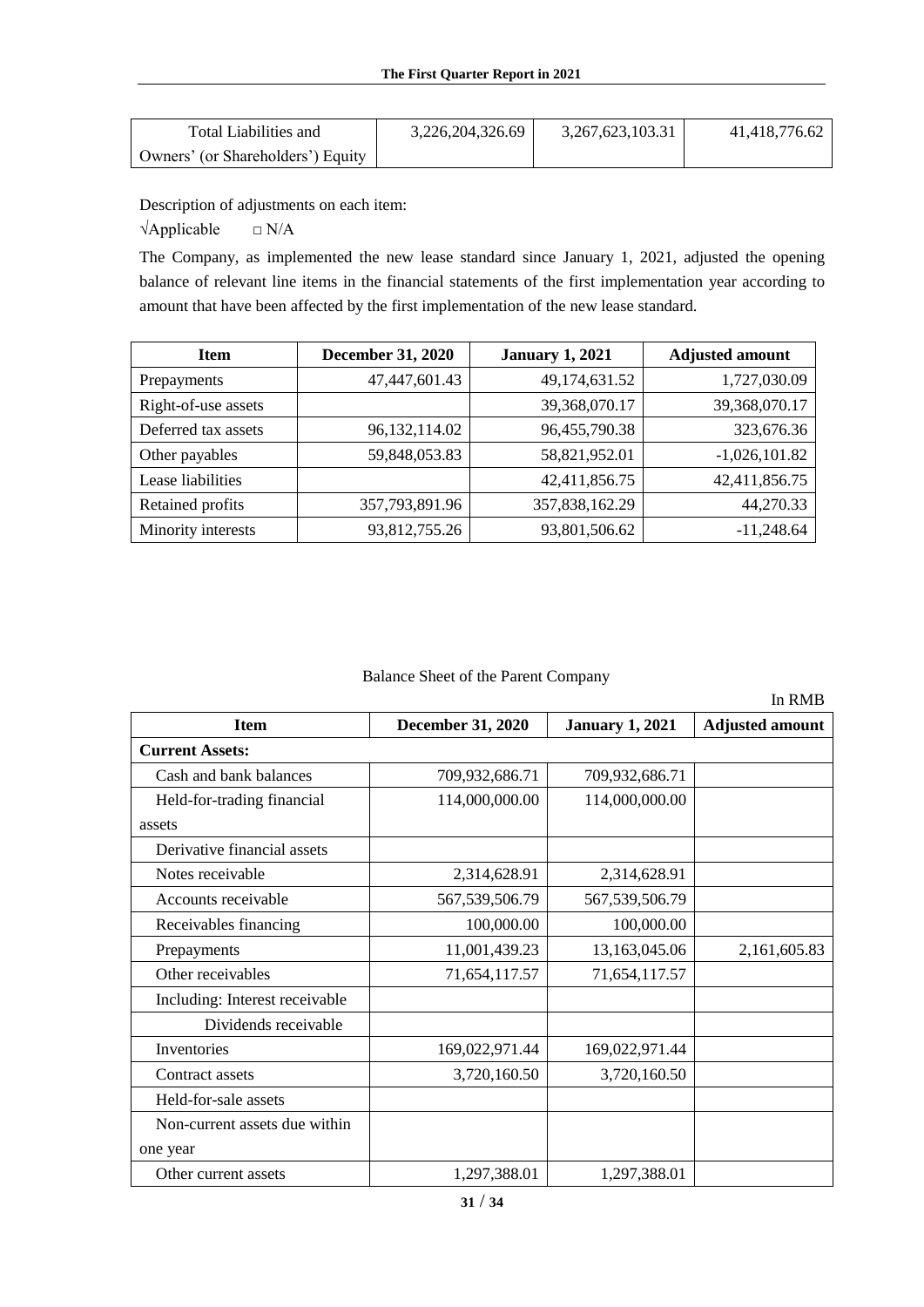| <b>Total Current Assets</b>      | 1,650,582,899.16 | 1,652,744,504.99 | 2,161,605.83  |
|----------------------------------|------------------|------------------|---------------|
| <b>Non-current Assets:</b>       |                  |                  |               |
| Debt investments                 |                  |                  |               |
| Other debt investments           |                  |                  |               |
| Long-term receivables            | 13,196,087.78    | 13,196,087.78    |               |
| Long-term equity investments     | 421,648,284.99   | 421,648,284.99   |               |
| Other equity instrument          | 7,075,419.38     | 7,075,419.38     |               |
| investments                      |                  |                  |               |
| Other non-current financial      |                  |                  |               |
| assets                           |                  |                  |               |
| Investment properties            |                  |                  |               |
| <b>Fixed assets</b>              | 57,409,189.33    | 57,409,189.33    |               |
| Construction in progress         | 37,982,329.74    | 37,982,329.74    |               |
| Bearer biological assets         |                  |                  |               |
| Oil and gas assets               |                  |                  |               |
| Right-of-use assets              |                  | 29,494,047.23    | 29,494,047.23 |
| Intangible assets                | 319,438,893.42   | 319,438,893.42   |               |
| Development expenditure          |                  |                  |               |
| Goodwill                         |                  |                  |               |
| Long-term prepaid expenses       | 9,562,162.36     | 9,562,162.36     |               |
| Deferred tax assets              | 6,680,188.67     | 7,000,018.34     | 319,829.67    |
| Other non-current assets         | 5,411,561.28     | 5,411,561.28     |               |
| <b>Total Non-current Assets</b>  | 878,404,116.95   | 908,217,993.85   | 29,813,876.90 |
| <b>Total assets</b>              | 2,528,987,016.11 | 2,560,962,498.84 | 31,975,482.73 |
| <b>Current Liabilities:</b>      |                  |                  |               |
| Short-term borrowings            | 11,410,560.27    | 11,410,560.27    |               |
| Held-for-trading financial       |                  |                  |               |
| liabilities                      |                  |                  |               |
| Derivative financial liabilities |                  |                  |               |
| Notes payable                    | 32,313,678.21    | 32,313,678.21    |               |
| Accounts payable                 | 210,885,240.65   | 210,885,240.65   |               |
| Receipts in advance              | 2,688,210.54     | 2,688,210.54     |               |
| <b>Contract liabilities</b>      | 20,609,190.34    | 20,609,190.34    |               |
| Employee benefits payable        | 28,514,763.09    | 28,514,763.09    |               |
| Taxes payable                    | 5,830,858.89     | 5,830,858.89     |               |
| Other payables                   | 23,058,804.83    | 23,058,804.83    |               |
| Including: Interest payable      |                  |                  |               |
| Dividends payable                |                  |                  |               |
| Held-for-sale liabilities        |                  |                  |               |
| Non-current liabilities due      | 1,001,024.66     | 1,001,024.66     |               |
| within one year                  |                  |                  |               |
| Other current liabilities        | 1,918,391.60     | 1,918,391.60     |               |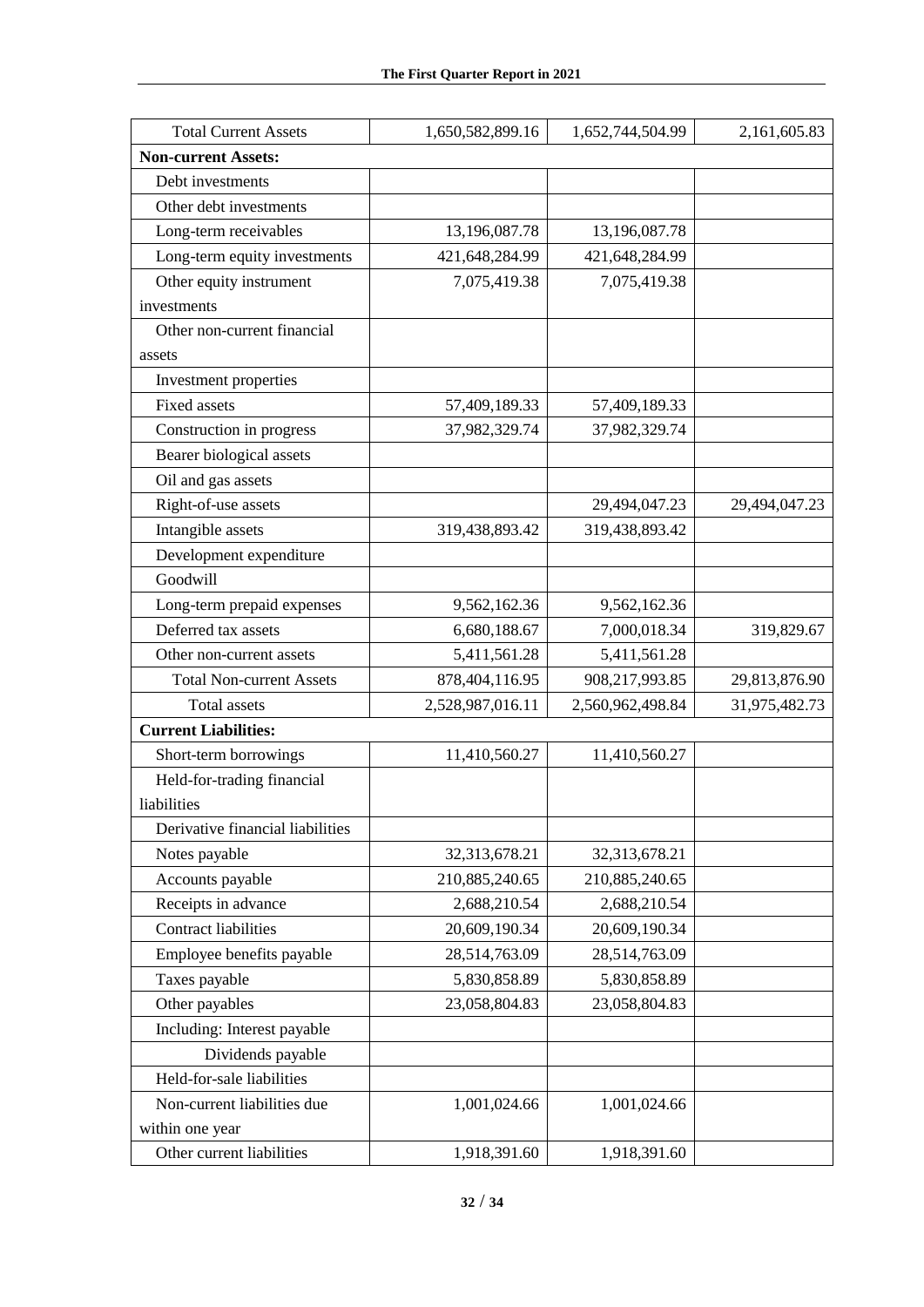| <b>Total Current Liabilities</b>     | 338,230,723.08   | 338,230,723.08   |               |
|--------------------------------------|------------------|------------------|---------------|
| <b>Non-current Liabilities:</b>      |                  |                  |               |
| Long-term borrowings                 | 29,029,715.07    | 29,029,715.07    |               |
| Bonds payable                        |                  |                  |               |
| Including: Preferred shares          |                  |                  |               |
| Perpetual bonds                      |                  |                  |               |
| Leasing liabilities                  |                  | 31,626,245.01    | 31,626,245.01 |
| Long-term payables                   | 3,262,450.00     | 3,262,450.00     |               |
| Long-term employee benefits          |                  |                  |               |
| payable                              |                  |                  |               |
| Provisions                           | 16,345,891.60    | 16,345,891.60    |               |
| Deferred income                      | 14,450,411.10    | 14,450,411.10    |               |
| Deferred tax liabilities             |                  |                  |               |
| Other non-current liabilities        |                  |                  |               |
| <b>Total Non-current Liabilities</b> | 63,088,467.77    | 94,714,712.78    | 31,626,245.01 |
| <b>Total Liabilities</b>             | 401,319,190.85   | 432,945,435.86   | 31,626,245.01 |
| Owners' (or Shareholders') equity:   |                  |                  |               |
| Paid-in capital (or share            | 452,756,901.00   | 452,756,901.00   |               |
| capital)                             |                  |                  |               |
| Other equity instruments             |                  |                  |               |
| Including: Preferred shares          |                  |                  |               |
| Perpetual bonds                      |                  |                  |               |
| Capital reserve                      | 1,351,261,718.84 | 1,351,261,718.84 |               |
| Less: Treasury shares                |                  |                  |               |
| Other comprehensive income           |                  |                  |               |
| Special reserve                      |                  |                  |               |
| Surplus reserve                      | 33,964,638.84    | 33,964,638.84    |               |
| Retained profits                     | 289,684,566.58   | 290,033,804.30   | 349,237.72    |
| Total Owners' (or                    | 2,127,667,825.26 | 2,128,017,062.98 | 349,237.72    |
| Shareholders') Equity                |                  |                  |               |
| <b>Total Liabilities and</b>         | 2,528,987,016.11 | 2,560,962,498.84 | 31,975,482.73 |
| Owners' (or Shareholders')           |                  |                  |               |
| Equity                               |                  |                  |               |

Description of adjustments on each item:

 $\forall$ Applicable  $\Box$  N/A

The Company, as implemented the new lease standard since January 1, 2021, adjusted the opening balance of relevant line items in the financial statements of the first implementation year according to amount that have been affected by the first implementation of the new lease standard.

| <b>Item</b>         | <b>December 31, 2020</b> | <b>January 1, 2021</b> | <b>Adjusted amount</b> |
|---------------------|--------------------------|------------------------|------------------------|
| Prepayments         | 11.001.439.23            | 13,163,045.06          | 2,161,605.83           |
| Right-of-use assets |                          | 29.494,047.23          | 29.494.047.23          |